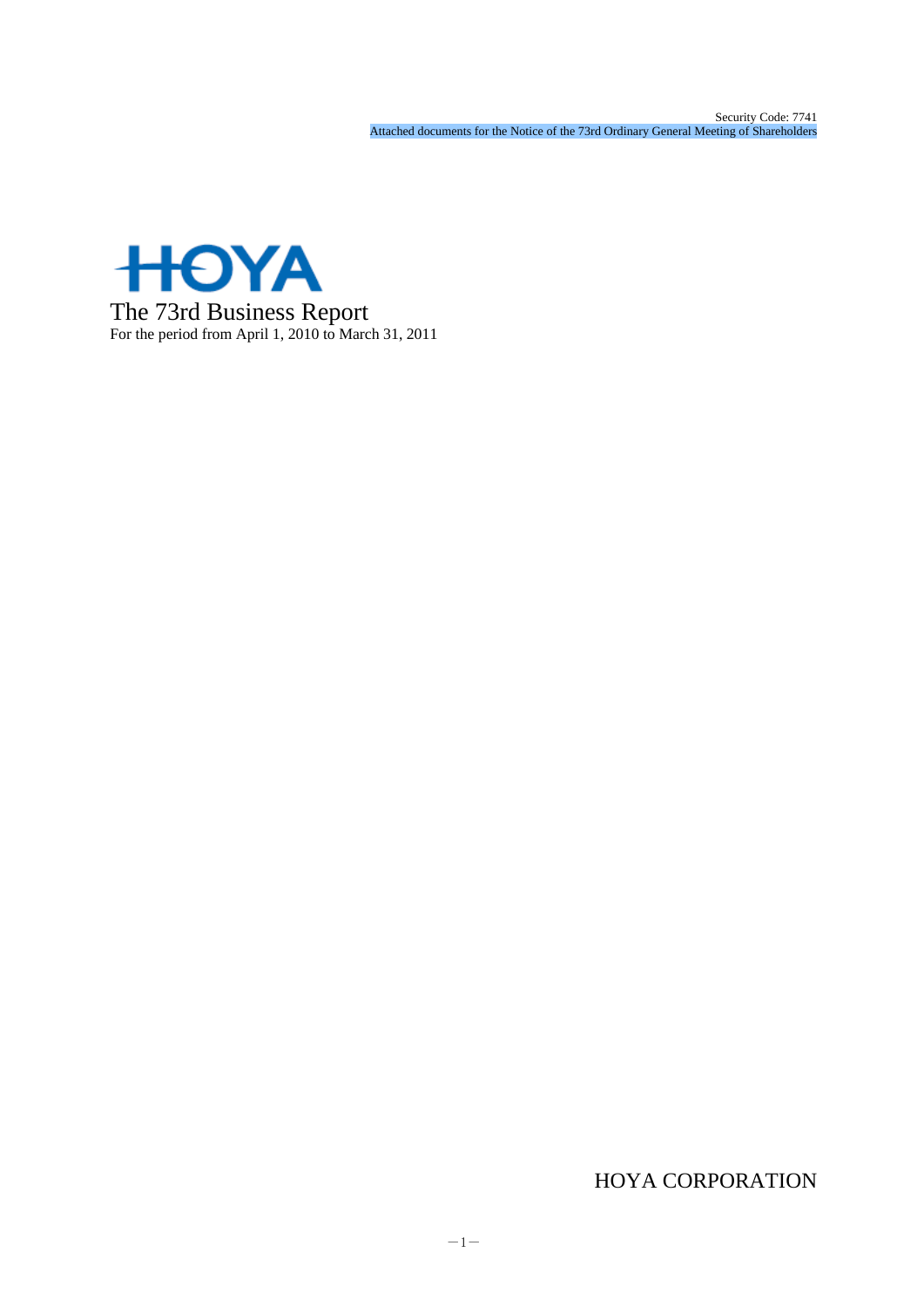# **Contents**

| (Attached documents for the Notice of the $73rd$ Ordinary General Meeting of Shareholders) |  |
|--------------------------------------------------------------------------------------------|--|
|                                                                                            |  |
|                                                                                            |  |
|                                                                                            |  |
|                                                                                            |  |
|                                                                                            |  |
|                                                                                            |  |
|                                                                                            |  |
|                                                                                            |  |
|                                                                                            |  |
|                                                                                            |  |
|                                                                                            |  |
|                                                                                            |  |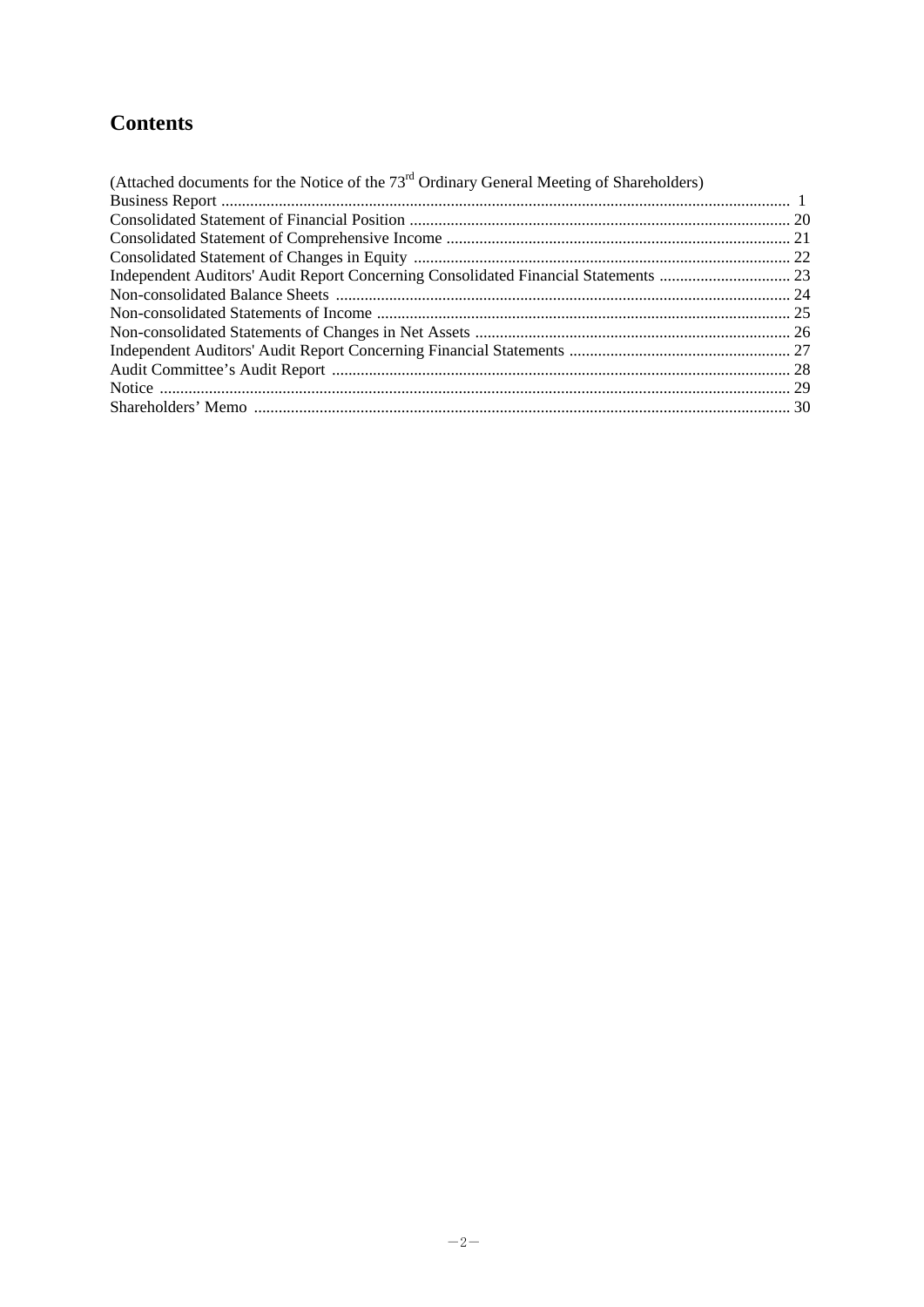

An attachment to the Notice of the 73rd Ordinary General Meeting of Shareholders (For the period from April 1, 2010 to March 31, 2011)

HOYA CORPORATION would like to convey our deepest sympathies to all those who have been affected by the Great East Japan Earthquake that struck on March 11, 2011, and extend our sincere wishes for the swift recovery and restoration of the communities in the area.

## **I**.**Matters Relating to the Present State of the HOYA Group**

I

## **1. Business Development and Results:**

## i) General Overview:

As of March 31, 2011, the HOYA Group consisted of the HOYA CORPORATION, 102 consolidated subsidiaries (four of which are domestic and 98 overseas) and ten affiliates (five of which are Japanese and the other five overseas).

The HOYA Group is operated and managed through global consolidated group management. The Global Headquarters of HOYA CORPORATION develops management strategies for the HOYA Group, and the independent management teams of business segments, including Information Technology, and Life Care, are responsible for executing these strategies.

Regional headquarters in North America, Europe and Asia support business operations by strengthening relationships with countries and areas in the respective regions, such as by providing legal support and conducting internal audits. In particular, the HOYA Group has the Netherlands Branch as its treasury base in Europe.

## *<Adoption of the designated International Financial Reporting Standards>*

Beginning with the  $73<sup>rd</sup>$  fiscal year, the HOYA Group prepares its consolidated financial statements and other documents in compliance with the designated International Financial Reporting Standards (IFRS) pursuant to the first paragraph, Article 120 of the Ordinance on Accounting of Companies.

With respect to reportable segments presented in the overview of operation by business category, the HOYA Group divides its business into three reportable segments, based on with the aggregation criteria of IFRS. These segments are Information Technology, Life Care, and Other Businesses.

The Information Technology segment handles information technology (IT)-related production goods, including semiconductors and liquid crystals, as well as digital cameras, lens units and other products. The Life Care segment handles consumer goods, such as eyeglass lenses and contact lenses, as well as medical equipment, such as intraocular lenses and endoscopes. The Other Businesses segment offers mainly information system services and takes charge of newly initiated business enterprises.

#### *<Sales>*

During the current consolidated fiscal year, the global economy achieved some recovery, especially among emerging countries. Nevertheless, a sense of uncertainty lingered in the United States and Europe, while the protracted appreciation of the yen sounded an increasingly loud alarm over the future course of business in Japan, mainly among export-related businesses.

In the foreign exchange market, the yen appreciated 8.0% against the U.S. dollar on average during the current fiscal year while it gained 13.8% against the euro and 0.4% against the Thai baht over the preceding fiscal year.

Against such a backdrop, the HOYA Group responded to a rise in orders, a reflection of the market recovery, both production and shipment volumes generally increased year on year. However, sales were affected greatly by a fall in unit prices and the strong yen.

As a result, Sales for the current fiscal year amounted to 413,349 million yen, a 2.7% increase year on year.

#### *<Profits>*

As described, sales increased from a year earlier levels. Combined with efforts to slash mainly fixed costs, income before taxes increased 26.2% year on year, to 63,758 million yen as total expenses also decreased.

The profit before tax was 15.4%, a 2.8 percentage point improvement over the previous consolidated fiscal year's 12.6%.

The manufacturing operation of glass media for HDDs (hard disk drives) was sold together with its associated assets. As a result, 10,343 million yen gain from its sale was recorded, boosting net profit by 43.5% year on year, to 59,579 million yen.

#### *<Capital>*

Total assets at the end of the current consolidated fiscal year grew 18,351 million yen, or 3.3% year on year, to 578,641 million yen.

Non-current assets decreased 16,953 million yen year on year, to 204,185 million yen.

Current assets increased by 35,304 million yen year on year, to 374,456 million yen. The increase was primarily due to a rise in other short-term financial assets by 21,379 million yen, and a 17,313 million yen increase in cash and cash equivalents.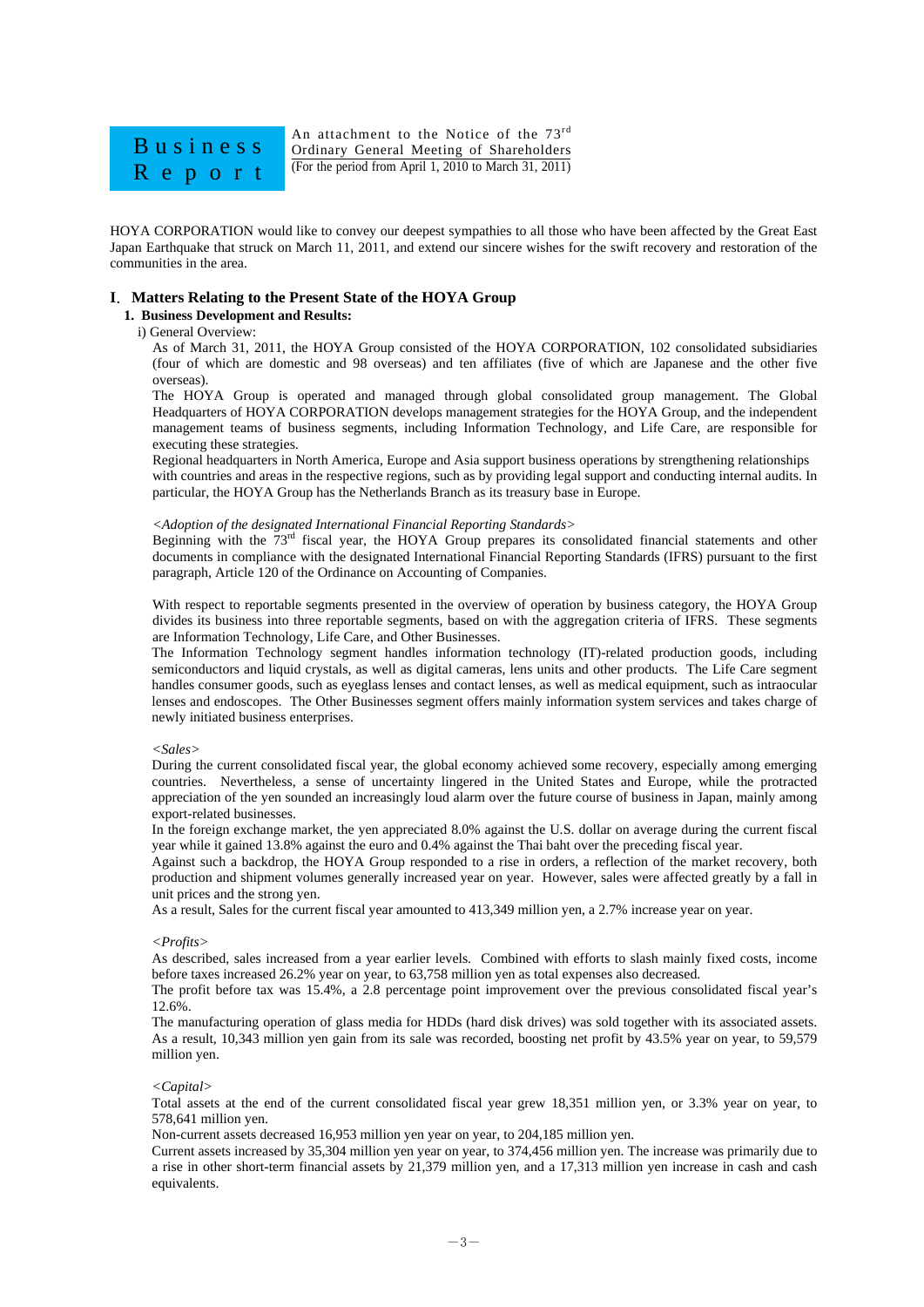Liabilities amounted to 201,100 million yen, a 440 million yen decrease from the levels of a year earlier.

Total equity increased by 18,792 million yen year on year, to 377,541 million yen, partly due to a 31,703 million yen increase in retained earnings. Equity attributable to owners of the Company, which is obtained by deducting noncontrolling interest in equity from total equity, amounted to 376,836 million yen, improving the ratio of equity attributable to equity holders of the parent by 1.3 point from a year earlier levels, to 65.1%.

The breakdown of changes in retained earnings is as presented later in this report in the section for Consolidated Statement of Changes in Equity.

## ii) Outline of consolidated results by business segment

Information Technology

Annual Sales

| <b>Business Category</b>                             | 71 <sup>st</sup> Fiscal Year | 72 <sup>nd</sup> Fiscal Year<br>(Ended March 2009) (Ended March 2010) (Ended March 2011) | 73 <sup>rd</sup> Fiscal Year |
|------------------------------------------------------|------------------------------|------------------------------------------------------------------------------------------|------------------------------|
| <b>Electronics related products</b><br>(million yen) | 127,371                      | 99.110                                                                                   | 110,737                      |
| <b>Imaging related products</b><br>(million yen)     | 114.969                      | 101,852                                                                                  | 97.998                       |
| <b>Total</b><br>(million ven)                        | 242,340                      | 200,963                                                                                  | 208,735                      |

| Sales:             | 208,735 million yen $(up 3.9\%$ YOY) |  |
|--------------------|--------------------------------------|--|
| Profit before tax: | 36,506 million yen (up 12.3% YOY)    |  |

#### *<Electronics related products>*

The markets of semiconductors and liquid crystal-related products are on a global rebound, driven by strong demand in emerging countries. The Company's shipment volumes generally increased from a year earlier levels, especially among the state-of-the-art products and high precision products. However, sales did not grow significantly, due to a continued falling trend of unit prices and yen's appreciation.

In contrast, the market of HDD-related products grew rapidly, helped by the global growth of notebook PC market. Orders for the HOYA Group's glass disks for HDD were sound, and shipment volumes far surpassed those in the preceding consolidated fiscal year. In spite of a fall in unit prices attributed to the strong yen, revenues were up.

#### *<Imaging related products>*

Reflecting a global rebound of demand, primarily among emerging countries, sales volumes increased at a healthy pace in the digital camera market. Orders for high precision lenses for digital cameras that the Company manufactures came in rapid successions, prompting full-capacity operations. As a result, shipment volumes increased. Shipments of camera modules, that combine multiple lenses, were also strong. Among Pentax brand of digital cameras, the main body of single-lens reflex cameras, and especially those for beginners, remained strong, and exerted positive impact on the sales of interchangeable lenses, resulting in a rise in shipment volumes over the preceding consolidated fiscal year.

As a result, the Information Technology segment posted sales of 208,735 million yen, a 3.9% increase over the preceding consolidated fiscal year. Profit before tax rose 12.3% year on year, to 36,506 million yen.

#### Life Care

#### Annual Sales

| <b>Business Category</b>            |               | 71 <sup>st</sup> Fiscal Year | 72 <sup>nd</sup> Fiscal Year | 73 <sup>rd</sup> Fiscal Year<br>(Ended March 2009) (Ended March 2010) (Ended March 2011) |
|-------------------------------------|---------------|------------------------------|------------------------------|------------------------------------------------------------------------------------------|
| <b>Health Care related products</b> | (million yen) | 150,919                      | 147.580                      | 152,254                                                                                  |
| <b>Medical related products</b>     | (million yen) | 56,488                       | 51.594                       | 50,752                                                                                   |
| <b>Total</b>                        | (million yen) | 207.407                      | 199,175                      | 203,006                                                                                  |

 $Sales: 203,006 million yen (up 1.9% YOY)$ Profit before tax: 36,743 million yen (up 12.4% YOY)

#### *<Health Care related Products>*

Eyeglass lenses experienced an increase in shipment volumes from the preceding consolidated fiscal year. However, domestic sales were greatly affected by a fall in unit prices while the overseas markets were also significantly impacted by yen's appreciation in spite of a revenue increase on a local currency basis.

Sale volumes of contact lenses grew, thanks to an increase in the number of customers visiting directly-managed stores, a sales expansion of products with high added value, and an increase in the number of stores, resulting from aggressive opening of new stores.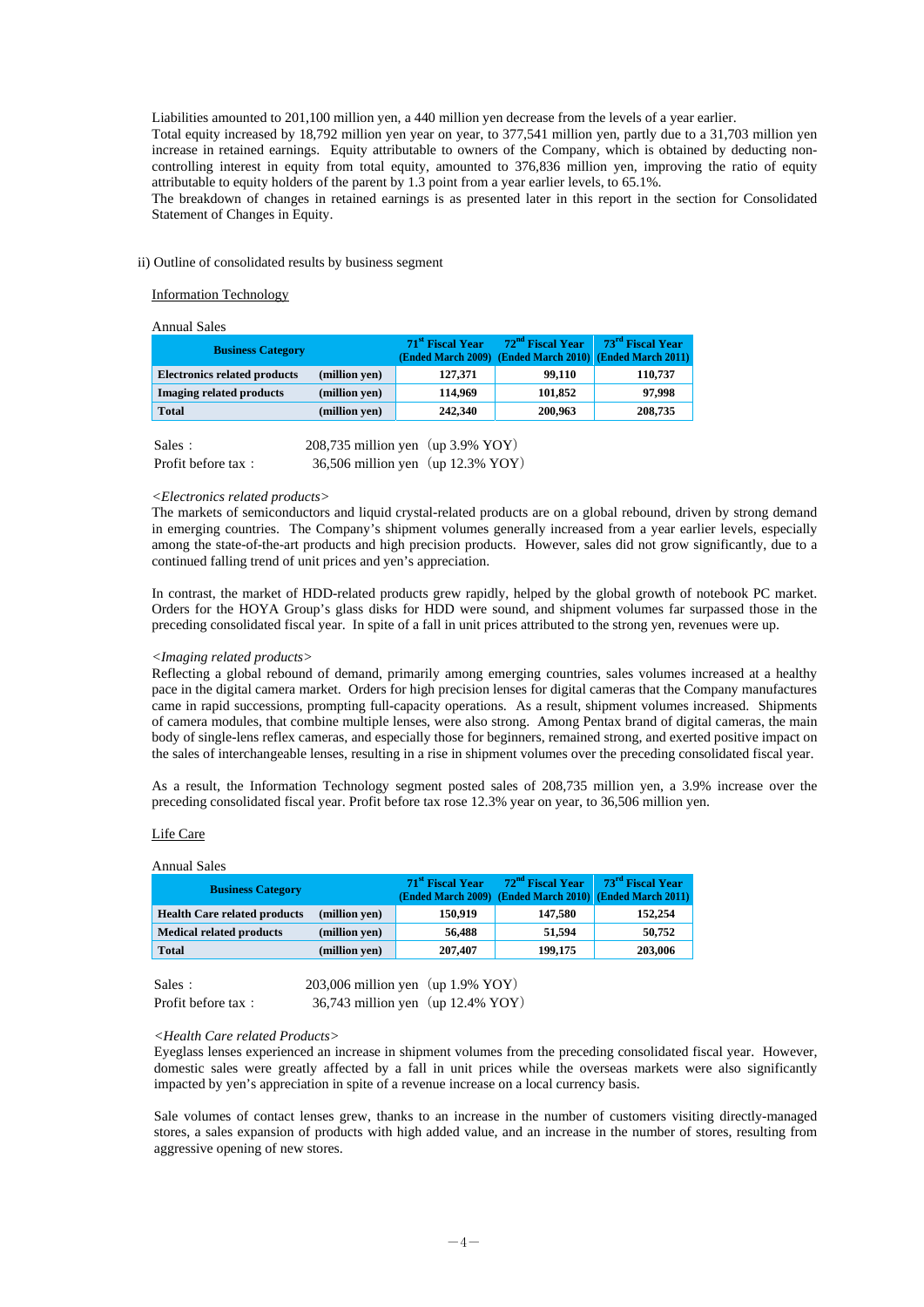## *<Medical related Products>*

In the markets of medical equipment, medical institutions continued to hold off new purchases because of financial instability in Europe and the stagnant economy in the United States. Although markets in emerging countries were healthy, a large percentage of the HOYA Group's sales of endoscopes for medical treatment is derived from the European and American markets. For this reason, shipment volumes were stagnant in comparison with the preceding consolidated fiscal year. The strong yen also had a significant effect. As for intraocular lenses (IOL), soft lenses sold at a healthy pace.

As a result, the Life Care segment reported sales of 203,006 million yen, a 1.9% increase over the preceding consolidated fiscal year. Profit before tax was 36,743 million yen, up 12.4% from the preceding consolidated fiscal year.

#### Other Businesses

| Sales:             | 1,585 million yen |
|--------------------|-------------------|
| Profit before tax: | 946 million yen   |

The Other Businesses segment posted sales of 1,585 million yen, a 30.8% decrease from the preceding consolidated fiscal year. However, Profit before tax was substantially higher than in the preceding consolidated fiscal year due to cost reduction effort, etc.

## **2. Overview of Capital Investment:**

The total capital investment of the HOYA Group amounted to 38,488 million yen during the consolidated fiscal year under review, an increase of 9,468 million yen over the preceding consolidated fiscal year.

In the consolidated fiscal year under review, investment in the Information Technology business with a view to the next generation, accounted for approximately 70% of the total investment by the Group. A particular focus of this investment was placed on expanding the facilities for glass disks for HDDs, whose memory capacity is expanding rapidly.

The investment was funded with internally generated funds.

The Great East Japan Earthquake that struck on March 11, 2011 caused some damage to the Company's facilities. The cost to repair the damaged facilities did not significantly affect the results of the current consolidated fiscal year. The Company will promptly initiate necessary measures to curtail its power consumption and prepare for disasters.

| <b>Category</b>           |              | 71 <sup>st</sup> Fiscal Year<br>(Ended March 2009) | 72 <sup>nd</sup> Fiscal Year<br>(Ended March 2010) | 73 <sup>rd</sup> Fiscal Year<br>(Ended March 2011) |
|---------------------------|--------------|----------------------------------------------------|----------------------------------------------------|----------------------------------------------------|
| <b>Capital Investment</b> | million ven) | 34,839                                             | 29,020                                             | 38.488                                             |

## **3. Financing:**

Certain funds, including those required for the settlement of accounts, were raised through the issue of commercial paper.

## **4. Corporate Reorganizations, etc.:**

Sale of the hard disk glass media manufacturing operation and related assets

The Company entered into an agreement on April 28, 2010 with Western Digital Corporation, a US HDD manufacturer, to transfer the hard disk glass media manufacturing operation and related assets that were operated by the Company and its 100% owned subsidiary, HOYA MAGNETICS SINGAPORE, PTE. LTD. The transfer was completed on June 30, 2010.

Gain from the sale of this operation in the amount of 10,343 million yen was reported in the current consolidated fiscal year.

In the years ahead, the Company will concentrate its managerial resources on the manufacture of glass substrates for HDDs, where the company boasts the top share in the global market, in an effort to further strengthen the competitiveness and growth of the business segment.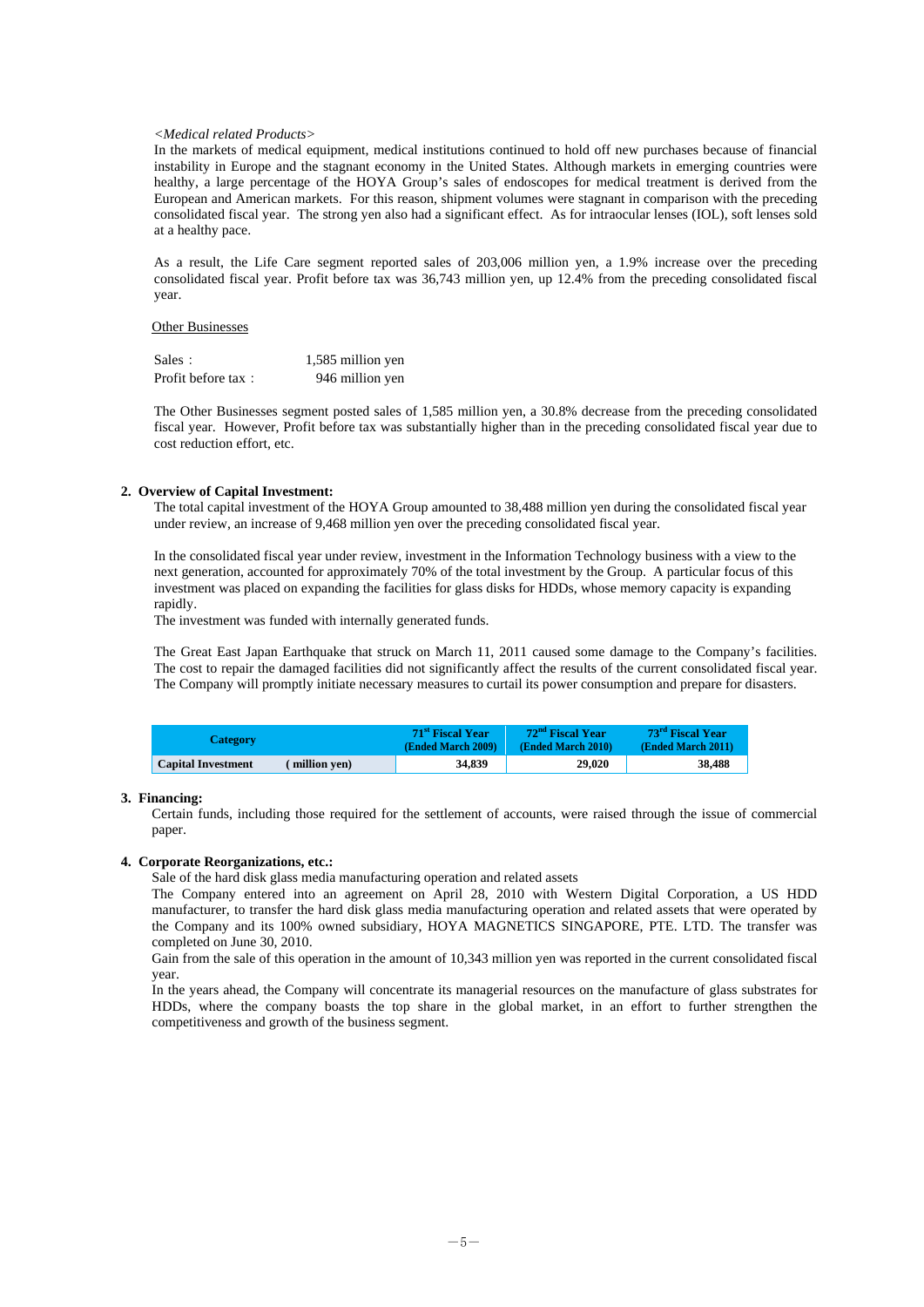## **5. Management Issues Requiring Actions:**

The principal policy of HOYA Group is to maximize its corporate value and to manage the Group with a global perspective, with the aim of acquiring a leading share in the world market. We are endeavoring to improve results in our diverse range of business operations by finding the right combination of our management resources that brings out the full potential of our competitive edge.

## Management issues at the HOYA Group are as follows:

(1) Flexible Response to Changing Markets and Efficient Implementation of Management Resources In the manifold business areas of the HOYA Group, we will accurately identify customers' needs in the market and devise strategies in advance of the competition to respond quickly and flexibly to market trends. We will allocate management resources of the Group appropriately and will make timely decisions regarding plant and equipment investment, business alliances, mergers and acquisitions, withdrawal from or reduction in business operations, etc.

## (2) Creation of New Business and Technologies

We realize that, to secure corporate earnings and maintain our growth, building growth segments that differ from existing segments by developing technologies other companies cannot imitate and creating new businesses is critical, in addition to expanding our existing businesses.

We will devote greater resources to developing technologies that will have global applications and products that have a significant competitive advantage; to exploring and creating new businesses; and to acquiring and training personnel able to support our next generation business.

#### (3) Business Expansion in Life Care Business Fields

With the aging of society, the reduction of burden and shortening of time for medical treatment are the demands of both physicians and patients during medical treatment, and minimally invasive treatment has spread rapidly. The HOYA Group will position the Life Care business fields (health care-related products, such as eyeglass lenses and contact lenses, and medical-related products, including endoscopes for medical treatment and intraocular lenses), where knowledge and experience in optics are applied, as a strategic growth area, and place priority on investing management resources in these fields and expanding the business.

### (4) Securing Stable Earnings in the Information Technology Business Area

The market is quickly approaching maturity in the Information Technology business area. However, we will accelerate technological development, promotion of product differentiation and new product development by strengthening cooperation with customers in this business area where stable earnings are expected. At the same time, we will endeavor to reduce costs by relocating some production facilities to foreign countries, integrating and closing some production bases and by innovating production technologies. We will invest earnings thus generated in the Life Care business area, which is a future area of growth.

We will thus minimize the range of fluctuations in the earnings of the HOYA Group caused by market conditions and financial conditions of customers so as to build a business structure that is less likely to be affected by the economy. This will be accomplished by maintaining a balance between the Life Care and Information Technology business areas.

## (5) Power usage curtailment and emergency preparedness

The HOYA Group has always made group-wide efforts to reduce energy consumption and protect the environment. The Great East Japan Earthquake has intensified the necessity to further reduce power consumption. The HOYA Group will respond willingly to this request as a responsible member of the society. In addition, the Group intends to accelerate its on-going plans to spread out its product manufacturing sites and relocate some to foreign countries as a way to disperse risks.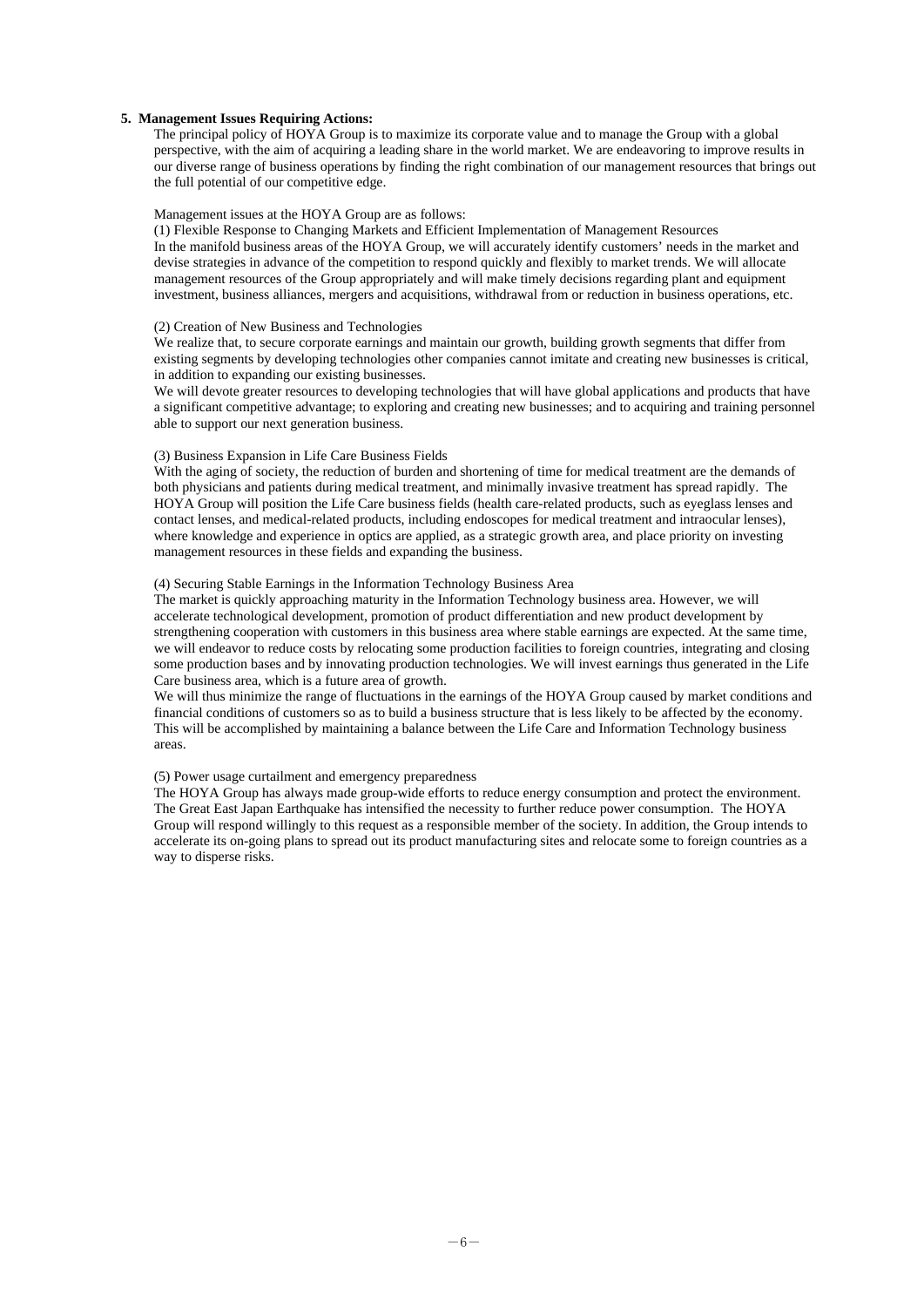#### **6. Changes in the State of Assets, Profits and Losses:**

Overview of Assets, Profits and Losses of the HOYA Group

| <b>Classification</b>                                               |               | 70 <sup>th</sup> Fiscal Year<br>(Ended March 2008)<br>[Japanese GAAP] | 71 <sup>st</sup> Fiscal Year<br>(Ended March 2009)<br><b>IIFRS1</b> | 72 <sup>nd</sup> Fiscal Year<br>(Ended March 2010)<br><b>IIFRSI</b> | 73 <sup>rd</sup> Fiscal Year<br>(Current consolidated)<br>fiscal year)<br>(Ended March 2011)<br><b>IIFRS1</b> |
|---------------------------------------------------------------------|---------------|-----------------------------------------------------------------------|---------------------------------------------------------------------|---------------------------------------------------------------------|---------------------------------------------------------------------------------------------------------------|
| <b>Sales</b>                                                        | (million yen) | 481,631                                                               | 453,795                                                             | 402,430                                                             | 413,349                                                                                                       |
| <b>Profit before tax</b>                                            | (million yen) | 94,553                                                                | 49,889                                                              | 50,514                                                              | 63,758                                                                                                        |
| <b>Profit for the year</b>                                          | (million yen) | 80,086                                                                | 29,079                                                              | 41,517                                                              | 59,579                                                                                                        |
| <b>Profit attributable to</b><br>owners of the Company              | (million yen) | 81,725                                                                | 29,380                                                              | 41,214                                                              | 59,744                                                                                                        |
| <b>Basic earnings per share</b>                                     | (ven)         | 189.01                                                                | 69.90                                                               | 95.24                                                               | 138.49                                                                                                        |
| <b>Total assets</b>                                                 | million yen)  | 689,443                                                               | 600,221                                                             | 560,290                                                             | 578,641                                                                                                       |
| <b>Total equity</b>                                                 | million yen)  | 394,625                                                               | 342,984                                                             | 358,749                                                             | 377,541                                                                                                       |
| <b>Equity attributable to</b><br>owners of the Company per<br>share | (ven)         | 903.49                                                                | 788.27                                                              | 828.82                                                              | 873.49                                                                                                        |

(Notes)

- 1. Starting with the 73<sup>rd</sup> consolidated fiscal year, the Group began to use the designated International Financial Reporting Standards, in the preparation of its consolidated financial statements pursuant to the first paragraph, Article 120 of the Ordinance on Accounting of Companies. For information, figures prepared in accordance with the designated International Financial Reporting Standards are shown for the 71<sup>st</sup> and the  $72<sup>nd</sup>$  fiscal years as well. Detailed information on these figures can be found in the *Consolidated Financial Statements for the 72nd Fiscal Year, prepared in accordance with the International Financial Reporting Standards (IFRS Report)* issued on December 21, 2010, found at the Company's website (http://www.hoya.co.jp/english).
- 2. Regarding the 72<sup>nd</sup> fiscal year, the profit and loss from continuing operations reported in the IFRS Statements referred to above are presented after rearrangement of profit and loss that was newly reclassified to discontinued operations in the current consolidate fiscal year.
- 3. For the  $70<sup>th</sup>$  fiscal year, items that were previously disclosed as Net sales. Income before income taxes and minority interest. Net income for the year before adjustments for minority shareholder gains or losses, Net income, Net income per share, Total assets, Net assets, Net assets per share are now presented as Sales, Profit before tax, Profit for the year, Profit attributable to owners of the Company, Basic earnings per share, Total assets, Total equity, Equity attributable to owners of the Company per share, respectively
- 4. Basic earnings per share and Profit for the year per share are computed, based on the average of the total number of the outstanding shares during the year. Equity attributable to owners of the Company per share and total equity per share are computed, based on the total number of shares outstanding as of the end of fiscal years. The figures for the total number of outstanding shares exclude treasury shares.
- 5. The overview of the 73<sup>rd</sup> fiscal year (the current consolidated fiscal year) is provided in the section of this report titled "1. Business Development and Results."
- 6. The significant decrease in Profit before tax and that in Profit for the year in the  $71<sup>st</sup>$  fiscal year were attributed to the reduction in orders associated with the financial crisis that originated in the United States during the fiscal year, and asset impairment accounting applied to non-current assets at the business divisions in the former PENTAX segment. Also contributing were the booking of special extra retirement payments accompanying the reorganization of business divisions and the write-down of investment securities.
- 7. In the  $70<sup>th</sup>$  fiscal year, the Company began to own a majority of the outstanding shares of PENTAX Corporation during the interim period of the consolidated fiscal year as the result of a tender offer. As a consequence, PENTAX began to be included in the scope of consolidation, starting with the interim consolidated fiscal year. However, profits or losses for PENTAX recorded in the statement of income for the 70<sup>th</sup> consolidated fiscal year are limited to the results for six months, as the consolidation of PENTAX results began in the third quarter of the concerned fiscal year (the three-month period from October 1, 2007 to December 31, 2007).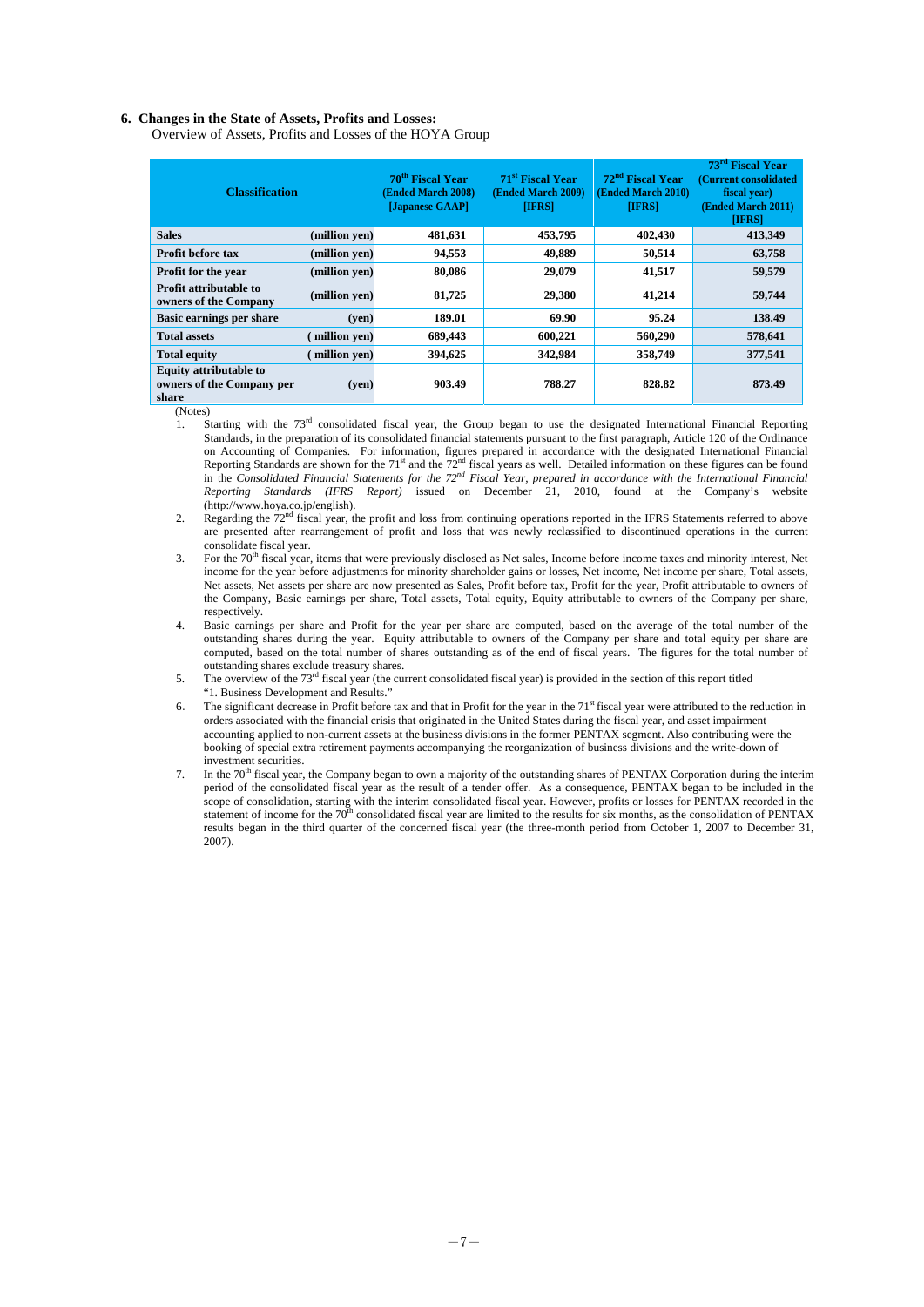## **7. Important Subsidiaries** (as of March 31, 2011)

| <b>Company Name</b>                                | <b>Capital stock</b>                    | <b>Voting rights</b><br>owned by the<br><b>Company</b> | <b>Main business</b>                                                                                          |
|----------------------------------------------------|-----------------------------------------|--------------------------------------------------------|---------------------------------------------------------------------------------------------------------------|
| HOYA HOLDINGS, INC.<br>(USA)                       | 5,488 thousands of<br>U.S. dollar       | 100.0%                                                 | <b>Regional headquarters in</b><br><b>North America</b>                                                       |
| <b>HOYA HOLDINGS N.V.</b><br>(The Netherlands)     | 9.929 thousands of<br>euro              | 100.0%                                                 | <b>Holding company in</b><br>Europe, controlling the<br>distribution and sale of<br>eveglass lenses in Europe |
| HOYA HOLDINGS (ASIA) B.V.<br>(The Netherlands)     | 18 thousands of<br>euro                 | 100.0%                                                 | <b>Holding company in Asia</b>                                                                                |
| HOYA HOLDINGS ASIA PACIFIC PTE LTD.<br>(Singapore) | 80,793 thousands of<br>Singapore dollar | 100.0%<br>$(100.0\%)$                                  | <b>Regional headquarters in</b><br><b>Asia and Oceania</b>                                                    |

(Note) The figure appearing in a bracket in the column entitled "Voting rights owned by the Company" represents indirect ownership.

#### **8. Major Businesses** (as of March 31, 2011)

The HOYA Group has established two business domains in its management concept. They are Information Technology and Life and Culture. In order to realize a continuous increase in the corporate value in each of the business domains, the Group makes decisions on management resource allocations and monitors business results. The major businesses of the HOYA Group can thus be broken down roughly to Information Technology business and Life Care business.

Diverse and varied application product groups that evolved as the result of the digitalization of information and emergence of Internet are the areas in which the Information Technology segment conducts business. The Group manufactures and sells a wide range of input/output (I/O) devices, or peripheral equipment, in the Information Technology field. Included are electronics-related products that are indispensable for today's digital information and communication technology, and image-related products that use optics technology and are necessary to capture images as digital data.

The Life Care segment manufactures and sells health care-related products that are used routinely in medical treatment and health maintenance fields, and medical-related products that include medical equipment and medical supplies used in medical treatment. Some unique features of this business segment are that government approvals and permits are required pursuant to the Pharmaceutical Affairs Law and that advanced technological strength and reliable quality control systems are the key requirements.

The major products and services handled by each division are as follows:

| <b>Business</b><br><b>Segment</b>                            | <b>Business</b><br><b>Category</b>     | <b>Major products and services</b>                                                                                                                      |
|--------------------------------------------------------------|----------------------------------------|---------------------------------------------------------------------------------------------------------------------------------------------------------|
| <b>Electronics</b><br>related Products<br><b>Information</b> |                                        | <b>Maskblanks and Photomasks for semiconductors,</b><br>Masks and Devices for liquid-crystal displays (LCDs)<br>Glass disks for hard disk drives (HDDs) |
| <b>Technology</b>                                            | <b>Imaging related</b><br>products     | <b>Optical lenses, Optical glasses,</b><br>Digital cameras, Interchangeable lenses,<br>Digital camera modules, Optical devices, Laser equipments        |
| <b>Life Care</b>                                             | <b>Health Care</b><br>related products | <b>Eveglass lenses, Contact lenses</b>                                                                                                                  |
|                                                              | <b>Medical related</b><br>products     | Endoscopes, Medical accessories, Intraocular lenses, Artificial bone                                                                                    |
| <b>Other</b>                                                 |                                        | Design of information systems, outsourced works                                                                                                         |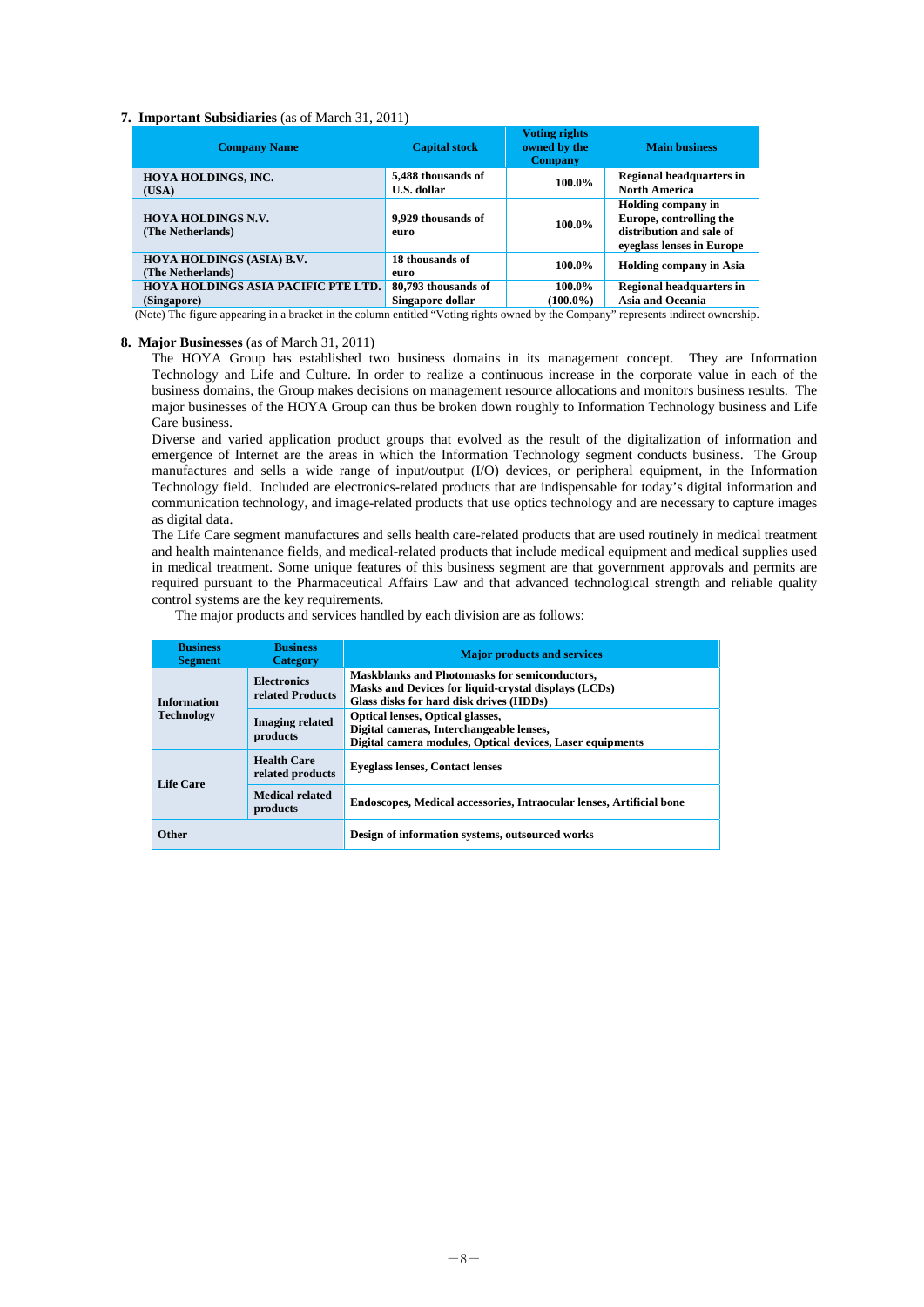## **9. Head Office, Principal Places of Business and Plants** (as of March 31, 2011)

#### (1) HOYA CORPORATION

| <b>Division</b>     | <b>Name</b>                                        | <b>Location</b>          |
|---------------------|----------------------------------------------------|--------------------------|
|                     | <b>Global Headquarters</b>                         | Shinjuku-ku, Tokyo       |
| <b>Headquarters</b> | <b>Netherlands Branch</b>                          | <b>The Netherlands</b>   |
|                     | <b>Blanks Division and other Sales Departments</b> | Shinjuku-ku, Tokyo, etc. |
|                     | <b>Yokohama Marketing Center</b>                   | Yokohama-shi, Kanagawa   |
|                     | <b>Kansai Marketing Center</b>                     | Kyoto-shi, Kyoto         |
| <b>Information</b>  | Nagasaka Office                                    | Hokuto-shi, Yamanashi    |
| <b>Technology</b>   | Hachioji Factory                                   | Hachioji-shi, Tokyo      |
|                     | <b>Kumamoto Factory</b>                            | Ozu-machi, Kumamoto      |
|                     | <b>Akishima Factory</b>                            | Akishima-shi, Tokyo      |
|                     | Itabashi Office                                    | Itabashi-ku, Tokyo       |
|                     | Vision Care Company, Japan Headquarters            | Shinjuku-ku, Tokyo       |
|                     | <b>Eve Care Division</b>                           | Shinjuku-ku, Tokyo       |
| <b>Life Care</b>    | <b>Medical Division</b>                            | Shinjuku-ku, Tokyo       |
|                     | Showa-no-mori Office                               | Akishima-shi, Tokvo      |

## (2) Subsidiaries

| <b>Segment</b>     | <b>Name</b>                                     | <b>Location</b>        |
|--------------------|-------------------------------------------------|------------------------|
|                    | <b>HOYA CORPORATION USA</b>                     | <b>USA</b>             |
|                    | HOYA GLASS DISK THAILAND LTD.                   | <b>Thailand</b>        |
|                    | HOYA OPTICAL TECHNOLOGY (SUZHOU) LTD.           | China                  |
| <b>Information</b> | HOYA PHOTONICS, INC.                            | <b>USA</b>             |
|                    | <b>HOYA CANDEO OPTRONICS CORPORATION</b>        | Toda-shi, Saitama      |
| <b>Technology</b>  | PENTAX OF AMERICA, INC.                         | <b>USA</b>             |
|                    | PENTAX CEBU PHILIPPINES CORPORATION             | <b>The Philippines</b> |
|                    | PENTAX VN CO., LTD.                             | <b>Vietnam</b>         |
|                    | PENTAX EUROPE IMAGING SYSTEMS SAS               | <b>France</b>          |
|                    | <b>VISION CARE COMPANY, GLOBAL Headquarters</b> | <b>Thailand</b>        |
|                    | <b>HOYA LENS DEUTSCHLAND GMBH</b>               | Germany                |
|                    | HOYA LENS U. K. LTD.                            | UK                     |
| Life Care          | <b>HOYA LENS OF AMERICA, INC.</b>               | <b>USA</b>             |
|                    | <b>HOYA LENS THAILAND LTD.</b>                  | <b>Thailand</b>        |
|                    | HOYA SURGICAL OPTICS, INC.                      | <b>USA</b>             |
|                    | HOYA MEDICAL SINGAPORE PTE, LTD.                | <b>Singapore</b>       |
|                    | PENTAX EUROPE GMBH                              | Germany                |
| <b>Other</b>       | <b>HOYA SERVICE CORPORATION</b>                 | Shinjuku-ku, Tokyo     |
|                    | HOYA HOLDINGS, INC.                             | <b>USA</b>             |
|                    | HOYA HOLDINGS N.V.                              | <b>The Netherlands</b> |
| Corporate          | HOYA HOLDINGS (ASIA) B.V.                       | <b>The Netherlands</b> |
|                    | HOYA HOLDINGS ASIA PACIFIC PTE LTD.             | <b>Singapore</b>       |

(Note) PENTAX OF AMERICA, INC. is listed in the Information Technology segment. The company, however, also handles some product groups of the Life Care segment.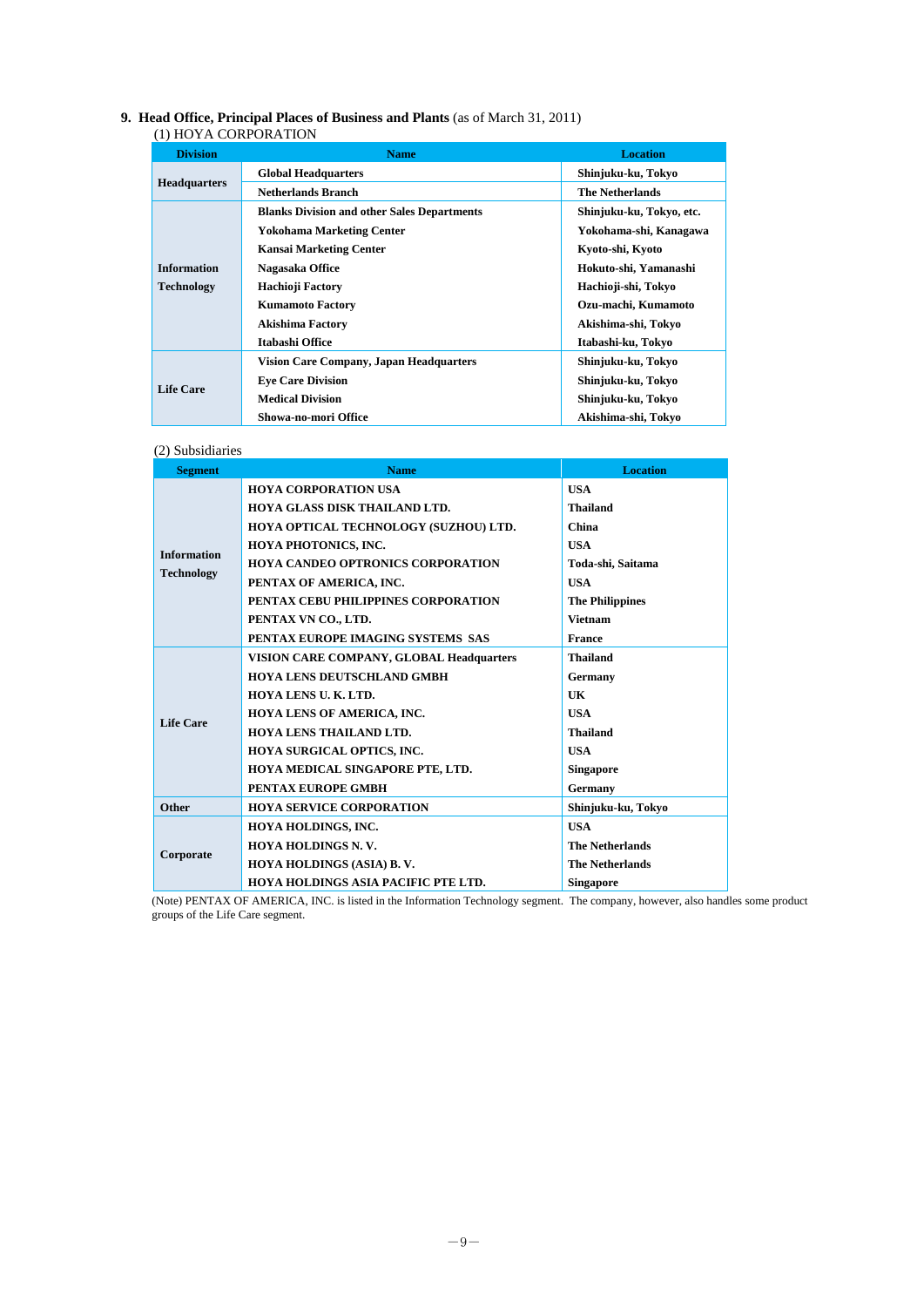## **10. Employees** (as of March 31, 2011)

## $(1)$  By Segment

| .<br>$\tilde{\phantom{a}}$<br><b>Division</b> | <b>Number of</b><br><b>Employees</b> | <b>Year-on-year Comparison</b><br>at Year End |
|-----------------------------------------------|--------------------------------------|-----------------------------------------------|
| <b>Information Technology</b>                 | 24,484                               | <b>Up 1,350</b>                               |
| <b>Life Care</b>                              | 11,565                               | Up 763                                        |
| <b>Other Businesses</b>                       | 310                                  | Up <sub>14</sub>                              |
| Corporate                                     | 188                                  | Down 30                                       |
| <b>Total</b>                                  | 36,547                               | <b>Up 2,097</b>                               |

(Notes)

1. The number of employees represents directly-hired employees only. Temporary and contract workers are excluded.

2. The Corporate figure represents the number of employees in the Global Headquarters (including the R&D Center) and overseas regional headquarters.

3. Employees at HOYA CORPORATION numbered 4,739 (down 172 YOY). Their ages and service periods averaged 42.0 and 14.8 years, respectively.

## (2) By Region

| $\sim$ $\sim$<br><u>.</u><br>ັ<br><b>Region</b> | <b>Number of</b><br><b>Employees</b> | <b>Year-on-year Comparison</b><br>at Year End |
|-------------------------------------------------|--------------------------------------|-----------------------------------------------|
| Japan                                           | 4,198                                | <b>Down 164</b>                               |
| America                                         | 1,838                                | Down 46                                       |
| <b>Europe</b>                                   | 2,621                                | $Up$ 150                                      |
| Asia                                            | 27,890                               | Up 2,157                                      |
| <b>Total</b>                                    | 36,547                               | Up 2,097                                      |

## (3) Changes in the number of employees

| <b>Category</b> | 70 <sup>th</sup> Fiscal Year<br>(Ended March 2008) | 71 <sup>st</sup> Fiscal Year<br>(Ended March 2009) | 72 <sup>nd</sup> Fiscal Year<br><b>(Ended March 2010)</b> | 73 <sup>rd</sup> Fiscal Year<br>(Ended March 2011) |
|-----------------|----------------------------------------------------|----------------------------------------------------|-----------------------------------------------------------|----------------------------------------------------|
| <b>Overseas</b> | 30,387                                             | 29,578                                             | 30,088                                                    | 32,349                                             |
| Japan           | 5.158                                              | 5.014                                              | 4.362                                                     | 4.198                                              |

## **11. Major Lenders** (as of March 31, 2011)

| Lender                                     | <b>Loans Payable</b> |
|--------------------------------------------|----------------------|
| <b>Japan Science and Technology Agency</b> | 428 million ven      |
| The Yamaguchi Bank, Ltd.                   | 165 million yen      |
| The Bank of Tokyo-Mitsubishi UFJ, Ltd.     | 125 million ven      |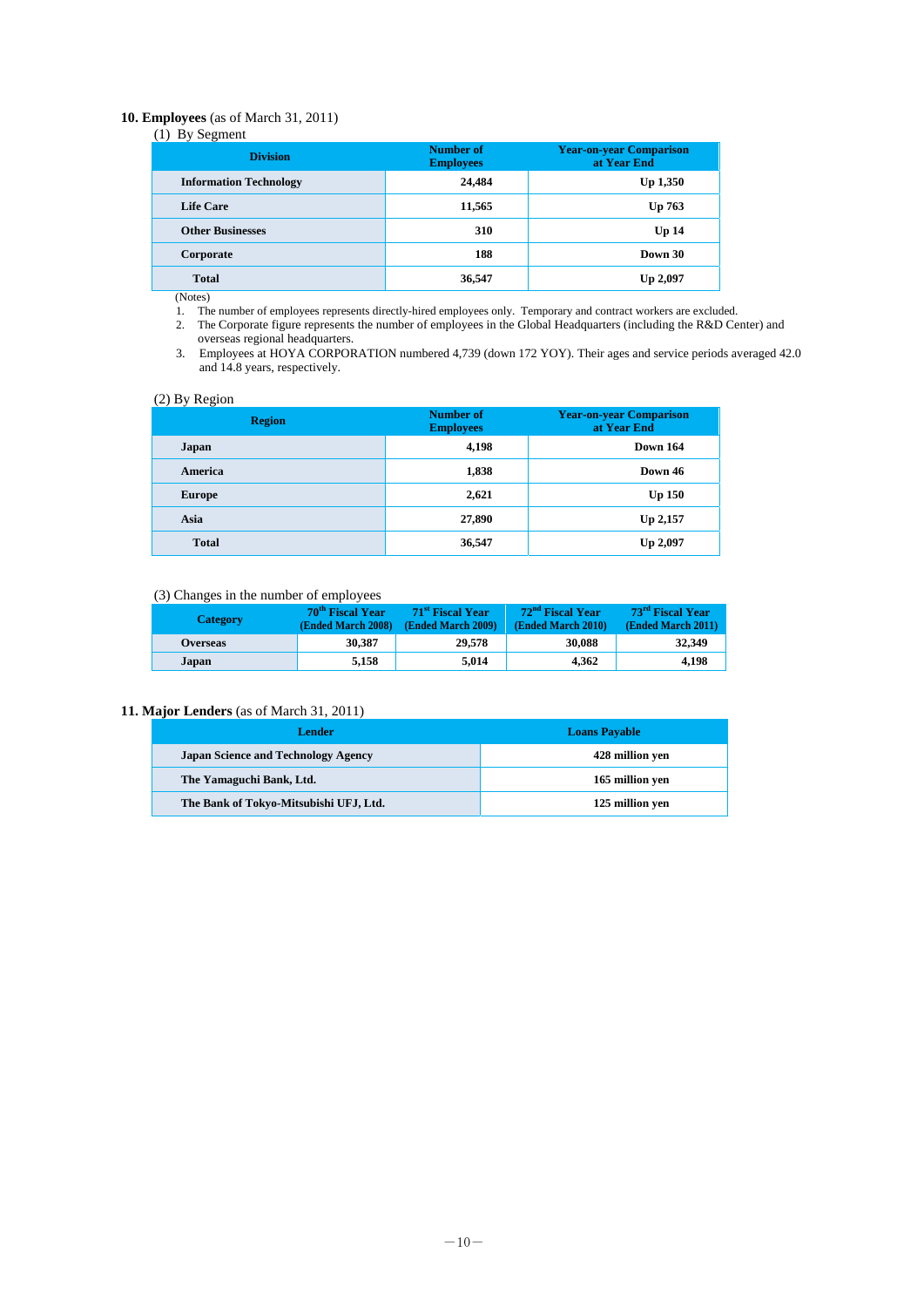## **12. Other Important Matters concerning the HOYA Group**

(1) Postponement of initial public offering of a company accounted for by the equity method and suspension of a sale of shares owned by the Company

On March 9, 2011, Tokyo Stock Exchange approved the initial public offering of AvanStrate Inc. (to be referred to as "AvanStrate"), a company accounted for by the equity method by the Company, on TSE Mothers.

However, AvanStrate decided to hold off the issue and sale of new shares by subscription in connection with the listing and postpone the listing on TSE Mothers in light of the impact of the Great East Japan Earthquake that struck on March 11, 2011 and the conditions of the stock market at the time.

The Company planned to sell part of AvanStrate shares that it owns in the domestic market. This sale, too, was suspended as the result of AvanStrate's decision not to issue and sell new shares by subscription, and the postponement of its listing.

The effect of the suspension of the sale on the Company is minimal.

(2) Donation of money and an offer of free Company products to the sufferers of the Great East Japan Earthquake

HOYA CORPORATION would like to convey our deepest sympathies once again to all those who have been affected by the Great East Japan Earthquake that struck on March 11, 2011.

The HOYA Group donated 100 million yen to the regional governments of the areas affected by the earthquake. The money will be used to aid individuals who were affected by the earthquake and also to restore the damaged areas.

In addition, the HOYA Group donated medical equipment, including rigid video laryngoscopes for intubation for speedy and accurate tracheal intubation of injured people, through disaster headquarters of local governments in the quake-struck areas. Also offered free as relief supplies were Company products that are needed in the affected areas, such as eyeglass lenses and cleaning and storage solutions for contact lenses.

It is the sincere hope of the HOYA Group that the affected areas will be restored as quickly as possible.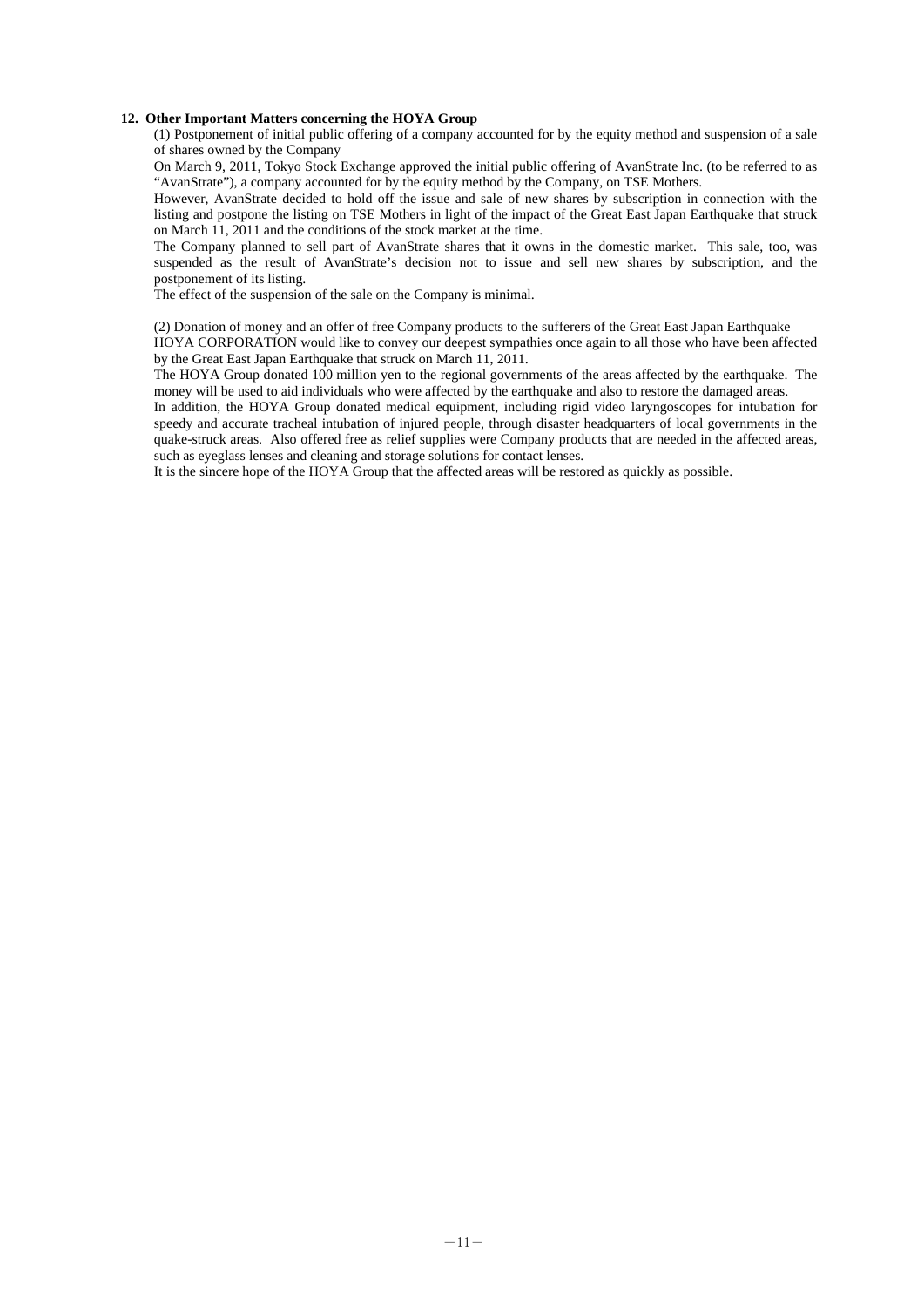## **II. Current State of the Company**

## **1. State of Shares (as of March 31, 2011):**

- 
- 
- 
- $(4)$  Number of shares constituting one unit: (5) Principal shareholders: (Top 10 shareholders)

(1) Total number of shares the Company authorized: Common stock: 1,250,519,400 shares (2) Total number of issued shares: Common stock: 435,017,020 shares (2) Total number of issued shares: Common stock: 435,017,020 shares<br>
(3) Number of shareholders: 88,168 persons (up 7,335 YOY) 88,168 persons (up 7,335 YOY)<br>100 shares

| Rank                    | <b>Name</b>                                                             | Number of<br><b>shares</b> | <b>The</b><br>percentage<br>-of<br>investment |
|-------------------------|-------------------------------------------------------------------------|----------------------------|-----------------------------------------------|
|                         |                                                                         | (Hundred shares)           | $\frac{0}{0}$                                 |
| $\mathbf{1}$            | Japan Trustee Services Bank, Ltd. (Trust Account)                       | 284,544                    | 6.60                                          |
| $\mathbf{2}$            | <b>JP Morgan Chase Bank 380055</b>                                      | 224,713                    | 5.21                                          |
| 3                       | The Master Trust Bank of Japan, Ltd. (Trust Account)                    | 158,678                    | 3.68                                          |
| $\overline{\mathbf{4}}$ | <b>State Street Bank and Trust Company 505225</b>                       | 105,043                    | 2.43                                          |
| 5                       | Mamoru Yamanaka                                                         | 96,724                     | 2.24                                          |
| 6                       | <b>SSBT OD05 OMNIBUS ACCOUNT - TREATYCLIENTS</b>                        | 96,017                     | 2.23                                          |
| 7                       | <b>Mellon Bank NA as agent for its client Mellon Omnibus US Pension</b> | 94,372                     | 2.19                                          |
| 8                       | <b>State Street Bank and Trust Company</b>                              | 89,524                     | 2.08                                          |
| 9                       | <b>State Street Bank and Trust Company 505223</b>                       | 79,483                     | 1.84                                          |
| 10                      | <b>JP Morgan Chase Oppenheimer JASDEC Lending Account</b>               | 68,184                     | 1.58                                          |

(Notes)

1. In consideration of the number of voting rights, the numbers of shares are stated in units of one hundred shares and the shares that do not constitute one trading unit are rounded down.

2. The percentage of investment is calculated by excluding treasury stocks (3,602,848 shares).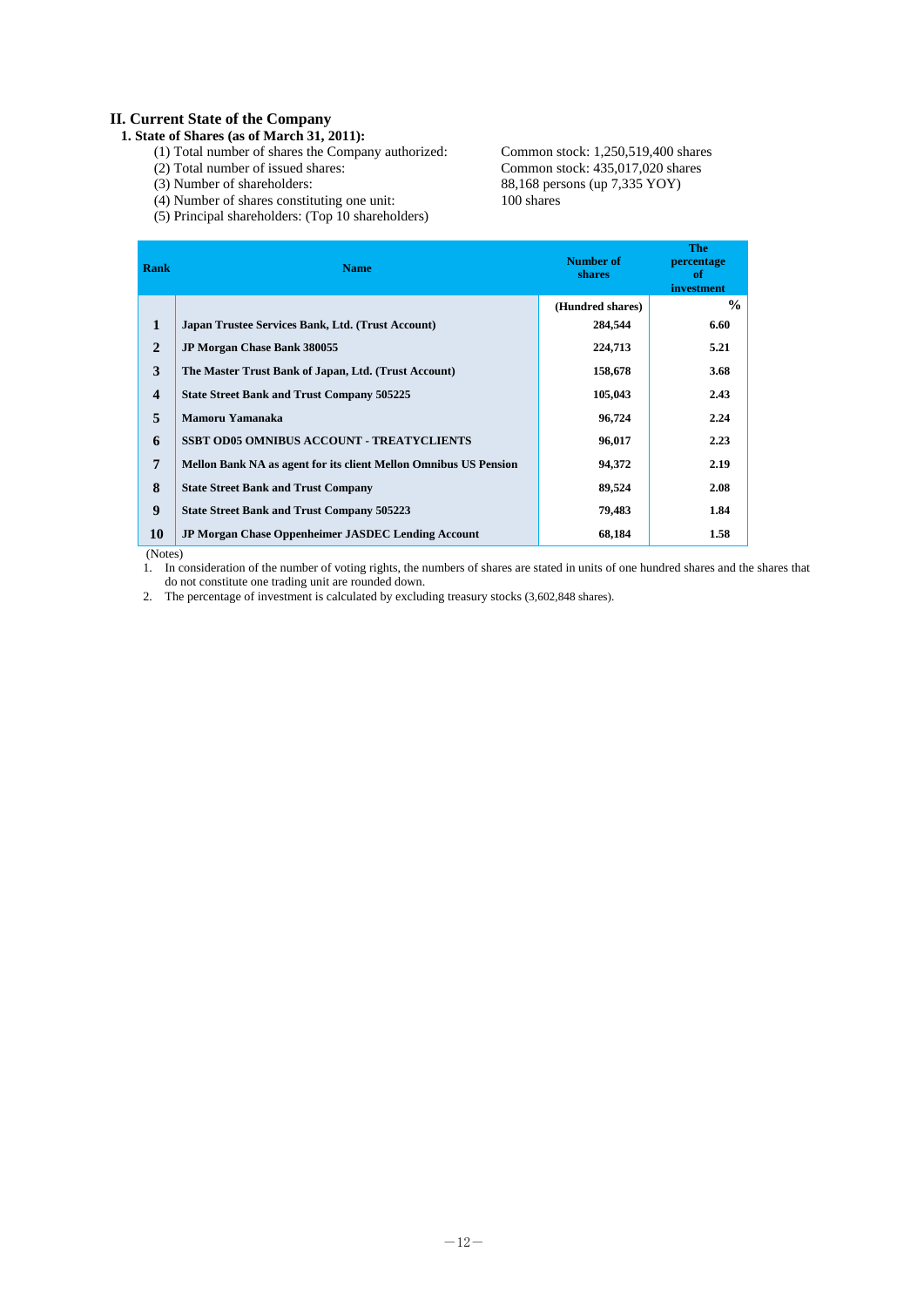## **2. State of Stock Acquisition Rights, etc.**

(1) Stock acquisition rights owned by Directors and Executive Officers of the Company that have been issued as compensation for their execution of duties (as of March 31, 2011)

|               | <b>Issue (Date of</b><br>resolution)                                                          | 5 <sup>th</sup> issue of stock<br>subscription rights<br>(December 22, 2005)                                                                                                                                                                                                                                               | 6 <sup>th</sup> issue of stock<br>(October 19, 2006) | 7 <sup>th</sup> issue of stock<br>subscription rights subscription rights subscription rights subscription rights subscription rights<br>(October 29, 2007) |                                        | $8th$ issue of stock $10th$ issue of stock $11th$ issue of stock<br>(November 10, 2008) (November 19, 2009) (November 18, 2010) |                                    |
|---------------|-----------------------------------------------------------------------------------------------|----------------------------------------------------------------------------------------------------------------------------------------------------------------------------------------------------------------------------------------------------------------------------------------------------------------------------|------------------------------------------------------|-------------------------------------------------------------------------------------------------------------------------------------------------------------|----------------------------------------|---------------------------------------------------------------------------------------------------------------------------------|------------------------------------|
|               | Number of stock<br>acquisition rights                                                         | 165 rights                                                                                                                                                                                                                                                                                                                 | 167 rights                                           | 158 rights                                                                                                                                                  | 430 rights                             | 465 rights                                                                                                                      | 219 rights                         |
| of stock      | Type and number<br>of shares to be<br>issued on exercise<br>subscription rights               | 66,000 shares of<br>ordinary share                                                                                                                                                                                                                                                                                         | $66,800$ shares of<br>ordinary share                 | $63,200$ shares of<br>ordinary share                                                                                                                        | 172,000 shares<br>of ordinary<br>share | 186,000 shares<br>of ordinary<br>share                                                                                          | 87,600 shares of<br>ordinary share |
| share         | <b>Exercise price per</b>                                                                     | 4,150 yen                                                                                                                                                                                                                                                                                                                  | 4,750 yen                                            | 4,230 yen                                                                                                                                                   | 1,556 yen                              | 2,215 yen                                                                                                                       | 1,947 yen                          |
| new stock     | Amount paid for<br>subscription rights                                                        | No payment is required in exchange for new stock subscription rights.                                                                                                                                                                                                                                                      |                                                      |                                                                                                                                                             |                                        |                                                                                                                                 |                                    |
|               | <b>Exercise period</b>                                                                        | October 1, 2006 -<br>October 1, 2007 -<br>October 1, 2008 -<br>October 1, 2009 -<br>October 1, 2010 -<br>September 30,<br>September 30,<br>September 30,<br>September 30,<br>September 30,<br>2015<br>2020<br>2016<br>2017<br>2018<br>2019                                                                                 |                                                      |                                                                                                                                                             |                                        |                                                                                                                                 | October 1, 2011 -<br>September 30, |
|               | <b>Outline of terms</b><br>and conditions for<br>the exercise of stock<br>subscription rights | -Exercise of stock acquisition rights is permitted under certain conditions even after retiring from the post<br>due to the expiration of term of office or mandatory retirement age.<br>-Inheritance or transfer of the stock subscription rights, creation of a pledge concerning the rights, etc. are<br>not permitted. |                                                      |                                                                                                                                                             |                                        |                                                                                                                                 |                                    |
|               | <b>Directors</b>                                                                              | Number of                                                                                                                                                                                                                                                                                                                  | Number of                                            | Number of                                                                                                                                                   | Number of                              | Number of                                                                                                                       | Number of                          |
|               | (excluding                                                                                    | owners: 2                                                                                                                                                                                                                                                                                                                  | owners: 2                                            | owners: 2                                                                                                                                                   | owners: 3                              | owners: 4                                                                                                                       | owners: 4                          |
|               | <b>Outside</b>                                                                                | Number of                                                                                                                                                                                                                                                                                                                  | Number of                                            | Number of                                                                                                                                                   | Number of                              | Number of                                                                                                                       | Number of                          |
| <b>State</b>  | Directors) and<br><b>Executive</b>                                                            | stock<br>subscription                                                                                                                                                                                                                                                                                                      | stock<br>subscription                                | stock<br>subscription                                                                                                                                       | stock<br>subscription                  | stock<br>subscription                                                                                                           | stock<br>subscription              |
| of            | <b>Officers</b>                                                                               | rights: 85                                                                                                                                                                                                                                                                                                                 | rights: 127                                          | rights: 118                                                                                                                                                 | rights: 390                            | rights: 375                                                                                                                     | rights: 169                        |
| owner<br>ship |                                                                                               |                                                                                                                                                                                                                                                                                                                            | Number of                                            | Number of                                                                                                                                                   | Number of                              | Number of                                                                                                                       | Number of                          |
|               |                                                                                               | Number of<br>owners: 4                                                                                                                                                                                                                                                                                                     | owners: 4                                            | owners: 4                                                                                                                                                   | owners: 4                              | owners: 5                                                                                                                       | owners: 5                          |
|               | Outside                                                                                       | Number of                                                                                                                                                                                                                                                                                                                  | Number of                                            | Number of                                                                                                                                                   | Number of                              | Number of                                                                                                                       | Number of                          |
|               | <b>Directors</b>                                                                              | stock subscription                                                                                                                                                                                                                                                                                                         | stock                                                | stock                                                                                                                                                       | stock                                  | stock                                                                                                                           | stock                              |
|               |                                                                                               | rights: 80                                                                                                                                                                                                                                                                                                                 | subscription                                         | subscription                                                                                                                                                | subscription                           | subscription                                                                                                                    | subscription                       |
|               |                                                                                               |                                                                                                                                                                                                                                                                                                                            | rights: 40                                           | rights: 40                                                                                                                                                  | rights: 40                             | rights: 90                                                                                                                      | rights: 50                         |

(Notes)

- 1 The first issue of stock subscription rights, resolved at the meeting of the Board of Directors held on October 21, 2002, the third issue of stock subscription rights, resolved at the meeting of the Board of Directors held on November 27, 2003, and the fourth issue of stock subscription rights, resolved at the meeting of the Board of Directors held on November 25, 2004, have ceased to exist, as the respective periods for their exercise have elapsed.
- 2. No stock subscription rights were granted to Directors and Executive Officers of the Company in the second issue of stock subscription rights resolved at the meeting of the Board of Directors held on May 23, 2003 and in the ninth issue of stock subscription rights resolved at the meeting of the Board of Directors held on February 5, 2009.

(2) Conditions of stock subscription rights granted to employees, etc. as compensation for the fulfillment of duties during the fiscal year under review

|                                                                                    | <b>Issue (Date of the resolution)</b>                                            | 11th issue of stock subscription rights<br>(November 18, 2010)                                                                                                                                                                                                                                                                 |
|------------------------------------------------------------------------------------|----------------------------------------------------------------------------------|--------------------------------------------------------------------------------------------------------------------------------------------------------------------------------------------------------------------------------------------------------------------------------------------------------------------------------|
|                                                                                    | Number of stock subscription rights                                              | $2,845$ rights                                                                                                                                                                                                                                                                                                                 |
| Type and number of shares to be issued on exercise of<br>stock subscription rights |                                                                                  | 1,138,000 shares of ordinary shares                                                                                                                                                                                                                                                                                            |
|                                                                                    | <b>Exercise price per share</b>                                                  | 1,947 yen                                                                                                                                                                                                                                                                                                                      |
|                                                                                    | Amount paid for new stock subscription rights                                    | No payment is required in exchange for new stock acquisition rights.                                                                                                                                                                                                                                                           |
|                                                                                    | <b>Exercise period</b>                                                           | October 1, 2011- September 30, 2020                                                                                                                                                                                                                                                                                            |
|                                                                                    | Outline of terms and conditions for the exercise of<br>stock subscription rights | -Exercise of stock subscription rights is permitted under certain<br>conditions even after retiring from the post due to the expiration of<br>term of office or mandatory retirement age.<br>-Inheritance or transfer of the stock subscription rights, creation of a<br>pledge concerning the rights, etc. are not permitted. |
| <b>State</b><br>of<br>owner                                                        | <b>Employees of the Company</b>                                                  | Number of owners: 71<br>Number of stock subscription rights: 1,450 rights                                                                                                                                                                                                                                                      |
| ship                                                                               | Officers and employees of subsidiaries of the<br>Company                         | Number of owners: 70<br>Number of stock acquisition rights:1,395 rights                                                                                                                                                                                                                                                        |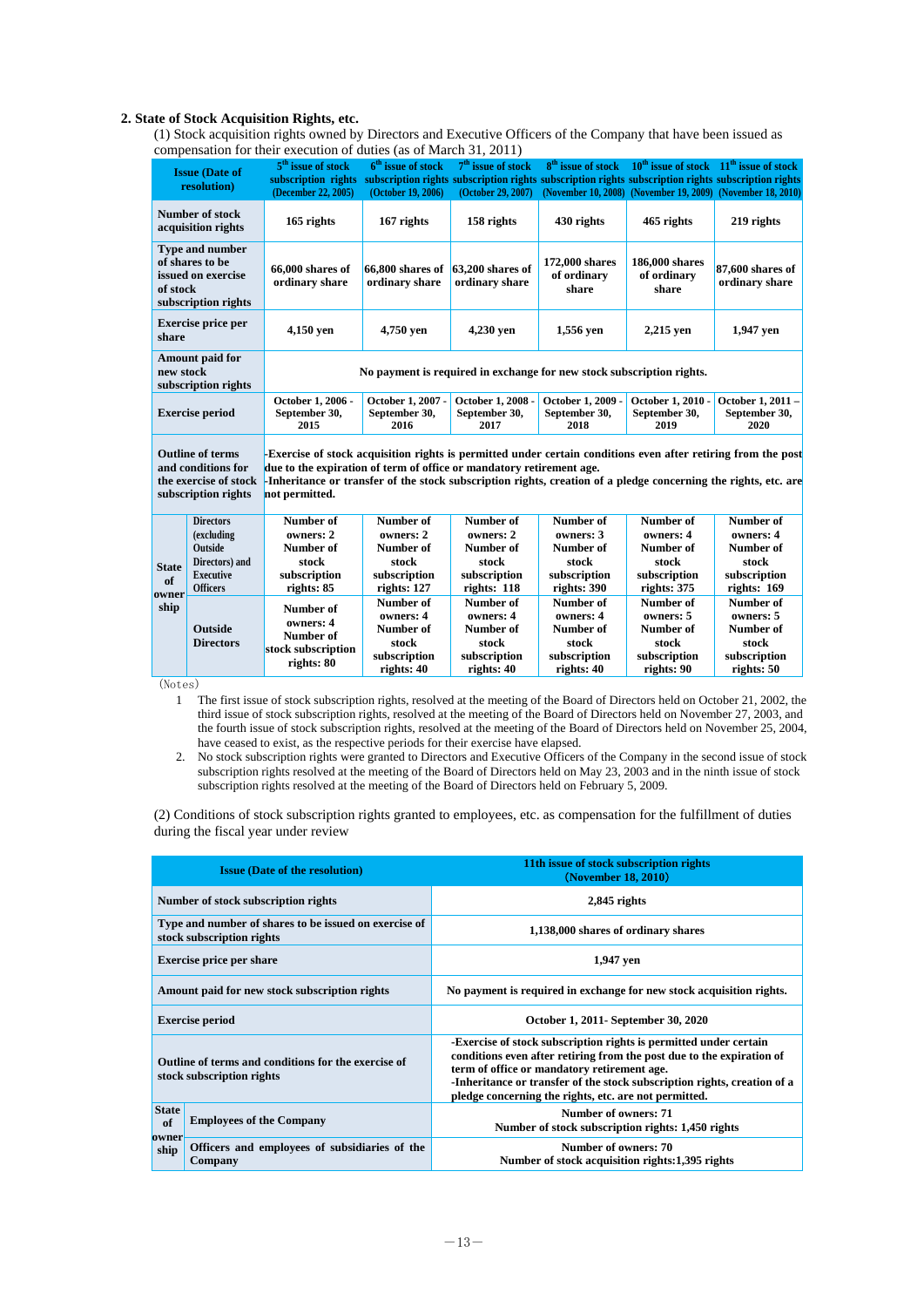## **3. Directors of the Company**

(1) Directors and Executive Officers (as of March 31, 2011)

| <b>Name</b>          | <b>Position and role at the Company</b>                                                                                                     | <b>Important positions of other organization concurrently held</b>                                                                                                                                                                                                                                                                         |
|----------------------|---------------------------------------------------------------------------------------------------------------------------------------------|--------------------------------------------------------------------------------------------------------------------------------------------------------------------------------------------------------------------------------------------------------------------------------------------------------------------------------------------|
| <b>Takeo Shiina</b>  | <b>Director</b><br><b>Chairman, Nomination Committee</b><br><b>Audit Committee member</b><br><b>Compensation Committee member</b>           | Honorary Advisor of IBM Japan, Ltd.                                                                                                                                                                                                                                                                                                        |
| Yuzaburo Mogi        | <b>Director</b><br><b>Chairman, Compensation</b><br><b>Committee</b><br><b>Nomination Committee member</b><br><b>Audit Committee member</b> | Representative Director, Chairman and<br><b>CEO of Kikkoman Corporation</b><br><b>Outside Director of Meiji Yasuda Life Insurance Company</b><br><b>Outside Director of Calbee, Inc.</b><br>Outside Auditor of Tobu Railway, Co., Ltd.<br>Outside Auditor of Fuji Media Holdings, Inc.<br>Outside Auditor of Fuji Television Network, Inc. |
| <b>Eiko Kono</b>     | <b>Director</b><br><b>Nomination Committee member</b><br><b>Audit Committee member</b><br><b>Compensation Committee member</b>              | Outside Director of Mitsui Sumitomo Insurance Co., Ltd.<br><b>Outside Director of DIC Corporation</b><br>Outside Director of Tokyo Stock Exchange Group, Inc.<br><b>Outside Director of Tokyo Stock Exchange, Inc.</b>                                                                                                                     |
| Yukiharu<br>Kodama   | <b>Director</b><br><b>Chairman, Audit Committee</b><br><b>Nomination Committee member</b><br><b>Compensation Committee member</b>           | <b>Chairman of the Mechanical Social Systems Foundation</b><br><b>Outside Director of Asahi Kasei Corporation</b><br><b>Outside Auditor of Tokyo Dome Corporation</b><br>Outside Auditor of Yomiuri Land Co., Ltd.                                                                                                                         |
| <b>Itaru Koeda</b>   | <b>Director</b><br><b>Nomination Committee member</b><br><b>Audit Committee member</b><br><b>Compensation Committee member</b>              | Chairman Emeritus and Advisor of Nissan Motor Co., Ltd.<br><b>Chairman of Calsonic Kansei Corporation</b><br>Chairman of Nissan Shatai Co., Ltd.                                                                                                                                                                                           |
| Hiroshi Suzuki       | <b>Director</b><br><b>President &amp; CEO</b>                                                                                               |                                                                                                                                                                                                                                                                                                                                            |
| Hiroshi Hamada       | <b>Director</b><br><b>Executive Officer &amp;</b><br><b>Chief Operating Officer (COO)</b>                                                   |                                                                                                                                                                                                                                                                                                                                            |
| Kenji Ema            | <b>Director</b><br><b>Executive Officer &amp;</b><br><b>Chief Financial Officer (CFO)</b>                                                   |                                                                                                                                                                                                                                                                                                                                            |
| <b>Taro Hagiwara</b> | <b>Executive Officer in charge of</b><br>technology                                                                                         |                                                                                                                                                                                                                                                                                                                                            |

(Notes)

- 1. Five directors, namely, Mr. Takeo Shiina, Mr. Yuzaburo Mogi, Ms. Eiko Kono, Mr. Yukiharu Kodama, and Mr. Itaru Koeda are outside directors as indicated in the 15th item , Article 2 of the Companies Act.
- 2. Each member of the Audit Committee of the Company has engaged in corporate management or has monitored the business community at government offices for many years. At the same time, they have served in financial institutions as outside directors or advisors. They have considerable levels of knowledge concerning finance and accounting. Mr. Yuzaburo Mogi, in particular, has direct on-site finance and accounting experience as an accounting section member and as a director and chief controller.
- 3. Director Takeo Shiina was appointed as an Honorary Advisor of IBM Japan Ltd. as of April 1, 2010.
- 4. Mr. Hiroaki Tanji, Executive Officer, retired from his post upon completion of his term at the conclusion of the  $72<sup>nd</sup>$  ordinary general meeting of shareholders, held on June 18, 2010.
- 5. The Company has no important business relationship with any other organization at which its Outside Directors concurrently hold important positions.

## (2) Independent Directors

The Company has provided notice on Mr. Takeo Shiina, Mr. Yuzaburo Mogi, Ms. Eiko Kono, Mr. Yukiharu Kodama and Mr. Itaru Koeda to the Tokyo Stock Exchange as being independent directors appointed by the Company, in accordance with the Tokyo Stock Exchange's rules and regulations.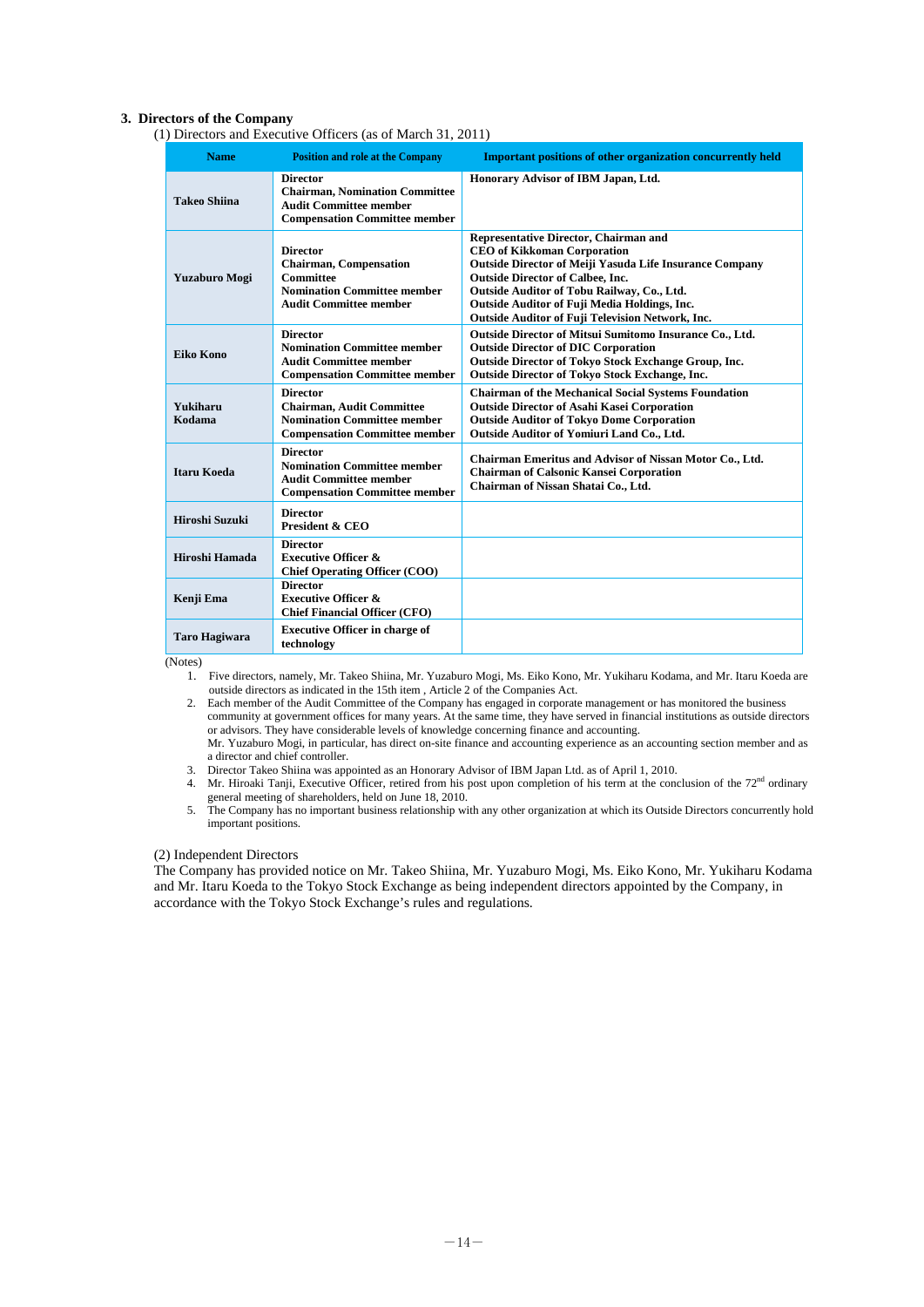(3) Policy of the Compensation Committee for determining the amount of remuneration and other benefits received by Directors and Executive Officers and details of the policy

(i) Basic Policy

The Company has established a Compensation Committee with the objective of "contributing to improvement of results of the Company by constructing a remuneration system that raises motivation among Directors and Executive Officers and by appraising their performance appropriately." The Committee is made up of 5 Outside Directors who are not Executive Officers of the Company.

(ii) Policy concerning remuneration for Directors

The remuneration of Directors consists of a fixed salary and stock options.

The fixed salaries consist of a basic compensation and compensation for being a member or a chairman of the Audit, Nomination or Compensation Committee. The compensation levels are set appropriately by taking into consideration such factors as the Company's business environment and the levels set by other companies as determined by a survey conducted by an outside professional organization.

(iii) Policy concerning remuneration for Executive Officers

The remuneration of Executive Officers consists of a fixed salary, performance-based compensation and stock options.

Fixed salaries are set appropriately according to the office and responsibility of each Executive Officer (President, CEO, etc.) and by taking into consideration such factors as the Company's business environment and the levels set by other companies as determined by a survey conducted by an outside professional organization.

Performance-based compensation is determined by both financial performance, measured as the percentage of targets met with respect to sales, profit for the year and earnings per share, which is given an 80% weight, and the degree of achievement with respect to management measures set at the beginning of the fiscal year, which is given a 20% weight.

Remuneration typically consists of 50% fixed salary and 50% performance-based pay. The performancebased portion, however, can fluctuate widely, depending on the Company's performance.

(iv) Stock Options

The granting of stock options to Directors and Executive Officers is deliberated upon by the Compensation Committee, based on Company performance and individuals' evaluations. The final decision on stock options is made by the Board of Directors.

Retirement benefits for officers were eliminated in 2003 as it was determined that these benefits were essentially a service pay for many years of service and had little to do with Company's performance or shareholder returns, and as such are not appropriate as a component of the officer compensation scheme.

|                           | $\tau$ , Four amount of femanciation, etc. of Dheetons and Executive Officers for the fiscal year ander fevrew |                         |                                              |                     |                                                                                         |                      |
|---------------------------|----------------------------------------------------------------------------------------------------------------|-------------------------|----------------------------------------------|---------------------|-----------------------------------------------------------------------------------------|----------------------|
| <b>Classification</b>     |                                                                                                                | <b>Number of payees</b> | <b>Total amount of</b><br>remuneration, etc. | <b>Fixed salary</b> | <b>Total amount of remuneration by type</b><br><b>Performance-based</b><br>remuneration | <b>Stock options</b> |
| <b>Directors</b>          | <b>Outside</b>                                                                                                 | 5 persons               | 66 million ven                               | 51 million ven      |                                                                                         | 16 million ven       |
|                           | <b>Internal</b>                                                                                                | 3 persons               | 24 million ven                               | 24 million ven      |                                                                                         |                      |
|                           | <b>Total</b>                                                                                                   | 8 persons               | 90 million ven                               | 75 million ven      |                                                                                         | 16 million ven       |
| <b>Executive Officers</b> |                                                                                                                | 5 persons               | 368 million ven                              | 171 million yen     | 128 million ven                                                                         | 69 million ven       |
| <b>Total</b>              |                                                                                                                | 10 persons              | 458 million ven                              | 245 million yen     | 128 million ven                                                                         | 85 million ven       |
| $(\text{Notor})$          |                                                                                                                |                         |                                              |                     |                                                                                         |                      |

#### (4) Total amount of remuneration, etc. of Directors and Executive Officers for the fiscal year under review

(Notes)

1. The total amount of remuneration includes remuneration paid to one Executive Officer who retired as of the conclusion of the  $72<sup>nd</sup>$ Ordinary General Meeting of Shareholders.

2. At the end of the fiscal year under review, there were eight Directors and four Executive Officers. Three of the four Executive Officers served concurrently as Directors.

3. For the stock options, fair values of stock acquisition rights were calculated and the table above shows amounts to be recorded as expenses for the fiscal year under review.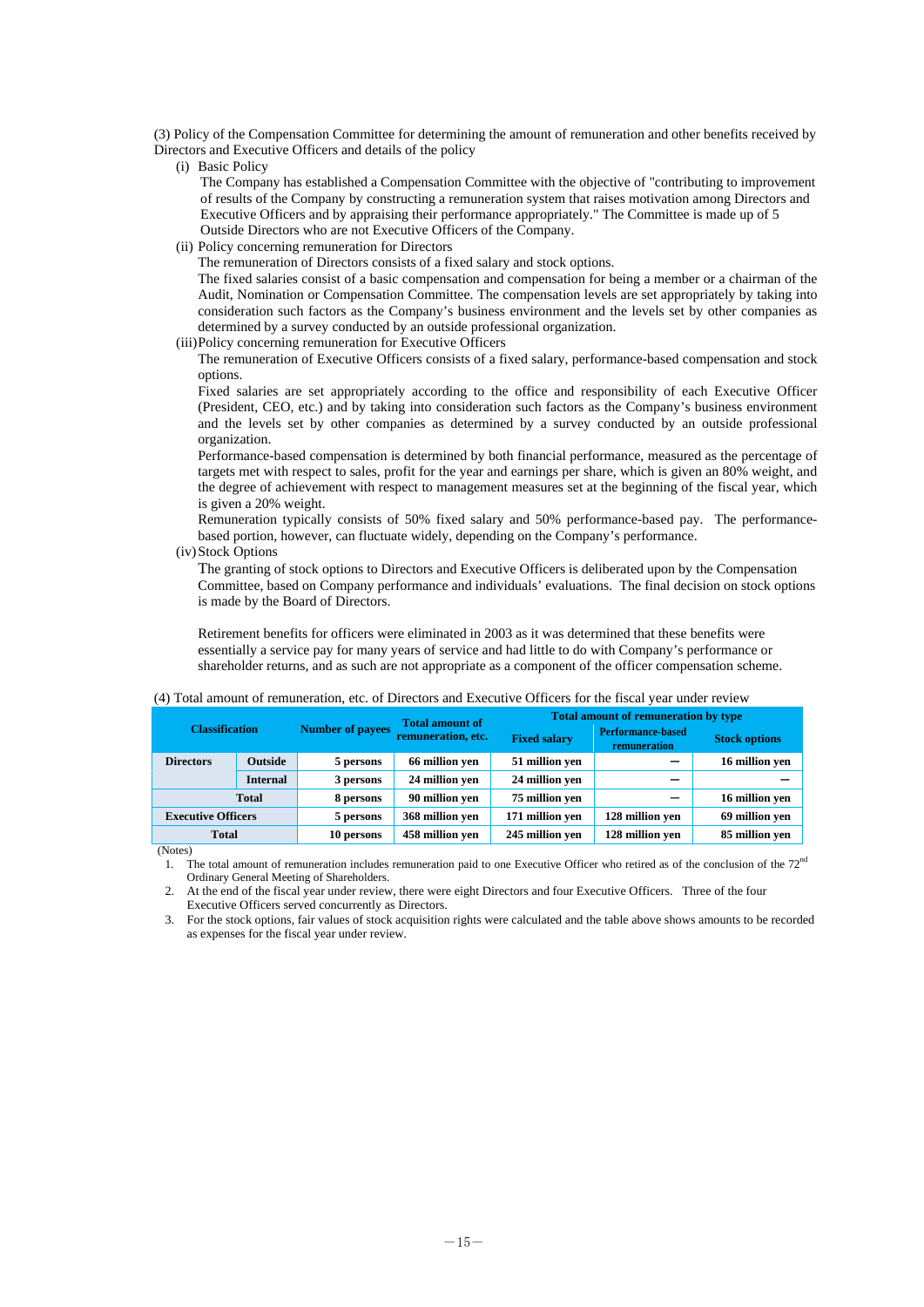(5) Outside Directors

- (i) See "(1) Directors and Executive Officers" above for important positions and roles concurrently held by the Company's Outside Directors at other organization and their relationship with the Company.
- (ii) Attendance at Board of Directors Meetings and Other Committee Meetings (Number of meetings attended/Number of meetings held)

| <b>Name</b>         | <b>Board of directors</b><br>meeting | <b>Audit Committee</b> | <b>Compensation</b><br><b>Committee</b> | <b>Nomination</b><br><b>Committee</b> |
|---------------------|--------------------------------------|------------------------|-----------------------------------------|---------------------------------------|
| <b>Takeo Shiina</b> | 10/10                                | 9/10                   | 7/7                                     | 8/8                                   |
| Yuzaburo Mogi       | 10/10                                | 10/10                  | 7/7                                     | 8/8                                   |
| Eiko Kono           | 10/10                                | 10/10                  | 7/7                                     | 8/8                                   |
| Yukiharu Kodama     | 10/10                                | 10/10                  | 6/7                                     | 6/8                                   |
| <b>Itaru Koeda</b>  | 10/10                                | 10/10                  | 7/7                                     | 8/8                                   |

(iii) Major Activities at the Board of Directors Meetings and Other Committee Meetings during the Fiscal Year under Review

| <b>Name</b>         | <b>Major Activities</b>                                                                                                                                                                                                                                                                                                                                                                                                                                                                                                                                                                                                                                                                                                                                                                                                                                                                                                                                                                                        |
|---------------------|----------------------------------------------------------------------------------------------------------------------------------------------------------------------------------------------------------------------------------------------------------------------------------------------------------------------------------------------------------------------------------------------------------------------------------------------------------------------------------------------------------------------------------------------------------------------------------------------------------------------------------------------------------------------------------------------------------------------------------------------------------------------------------------------------------------------------------------------------------------------------------------------------------------------------------------------------------------------------------------------------------------|
| <b>Takeo Shiina</b> | Mr. Shiina actively made useful contributions to the discussion of items on the agenda,<br>based on his substantial management experience and expertise.<br>As an Outside Director, he made remarks from a fair and impartial position as the<br>occasion required, and fulfilled his role in terms of management supervision.<br>As the Chairman of the Nomination Committee, Mr. Shiina led discussion toward<br>Committee decisions on agenda items including the selection of candidates for Director's<br>posts and the appointment of candidates for Executive Officers.                                                                                                                                                                                                                                                                                                                                                                                                                                 |
| Yuzaburo Mogi       | Mr. Mogi actively made useful contributions to the discussion of items on the agenda,<br>based on his substantial management experience and expertise.<br>As an Outside Director, he made remarks from a fair and impartial position as the<br>occasion required, and fulfilled his role in terms of management supervision. As the<br>Chairman of the Compensation Committee, he led the discussion of agenda items toward<br>Committee decisions, for conducting fair and adequate performance evaluations and<br>constructing a remuneration system that gives heightened incentives to Directors and<br><b>Executive Officers.</b>                                                                                                                                                                                                                                                                                                                                                                         |
| Eiko Kono           | Ms. Kono actively made useful contributions to the discussion of items on the agenda,<br>based on her substantial management experience and expertise.<br>As an Outside Director, she made remarks from a fair and impartial position as the<br>occasion required, and fulfilled her role in terms of management supervision.                                                                                                                                                                                                                                                                                                                                                                                                                                                                                                                                                                                                                                                                                  |
| Yukiharu Kodama     | Mr. Kodama made useful contributions to the discussion of items on the agenda based on<br>his experience as the minister's aide and an impartial observer of the business community<br>at the Ministry of International Trade and Industry (the predecessor of the Ministry of<br>Economy, Trade and Industry), and based on the substantial experience and expertise he<br>has gained at financial institutions.<br>Mr. Kodama actively made useful contributions to the discussion of items on the agenda,<br>based on his substantial management experience and expertise.<br>As an Outside Director, he made remarks from a fair and impartial position as the<br>occasion required, and fulfilled his role in terms of management supervision. As the<br>Chairman of the Audit Committee, Mr. Kodama led the discussions toward Committee<br>decisions on agenda items, including verification of financial statements, monitoring of<br>internal control systems, and auditing of operations and assets. |
| <b>Itaru Koeda</b>  | Mr. Koeda made useful contributions to the discussion of items on the agenda, based on his<br>substantial management experience and expertise.<br>As an Outside Director, he made remarks from a fair and impartial position as the<br>occasion required, and fulfilled his role in term of management supervision.                                                                                                                                                                                                                                                                                                                                                                                                                                                                                                                                                                                                                                                                                            |

(iv) Overview of Liability Limitation Contract

The Company and its Outside Directors have concluded an agreement that limits possible future liabilities of the latter prescribed in the first paragraph, Article 423 of the Companies Act to the higher of a prefixed amount exceeding 10 million yen or the amount prescribed by the Act.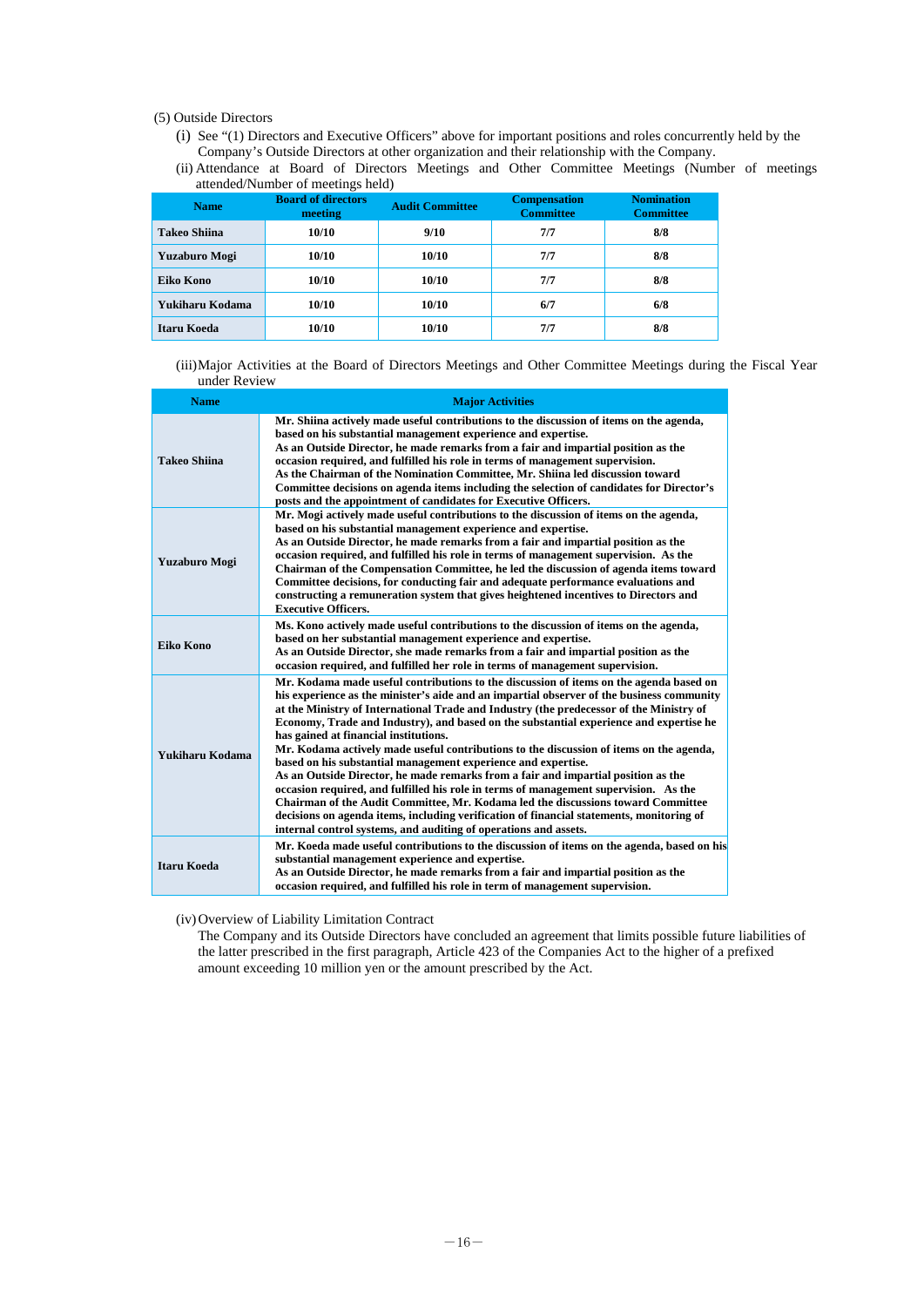#### **4. Independent Auditors**

(1) Name: Deloitte Touche Tohmatsu LLC

## (2) Amount of remuneration, etc.

| <b>Classification</b>                                                                                              | <b>Amount of</b><br>payment |
|--------------------------------------------------------------------------------------------------------------------|-----------------------------|
| Amount of remuneration, etc. paid to independent auditors regarding the fiscal year<br>under review                | 249 million ven             |
| Aggregate amount of monetary and other asset gains the Company and its<br>subsidiaries owe to independent auditors | 249 million ven             |

(Notes)

- 1. The audit agreement between the Company and its independent auditors makes no clear distinction between the amount of audit fees based on the Companies Act and the audit fee based on the Financial Instruments and Exchange Act. For this reason, the total amount of remuneration, etc. for the independent auditors is stated as the amount of remuneration, etc. for the fiscal year under review.
- 2. The member firms of Deloitte Touche Tohmatsu Limited. provides an audit service to the Company's major subsidiaries overseas.

#### (3) Policy on dismissal of accounting auditors or decision against reappointment

When a condition that corresponds to any of the reasons for dismissal prescribed in the items of first paragraph, Article 340 of the Companies Act exists, and dismissal is deemed to be reasonable, the Audit Committee shall dismiss the accounting auditors with the agreement of all Audit Committee members. In this case, an Audit Committee member appointed by the Audit Committee shall report the dismissal of the accounting auditors and the reason for the dismissal at the first General Meeting of Shareholders following the dismissal.

The Audit Committee shall also examine the potential for reappointment by taking into consideration the term of office of accounting auditors, the status of prior audit execution, the presence or absence of any serious reason that causes accounting auditors to lose credibility, and other circumstances, and, when reappointment is not considered reasonable, shall place "no reappointment of accounting auditors" on the agenda for discussion at the General Meeting of Shareholders based on the regulations of the Audit Committee.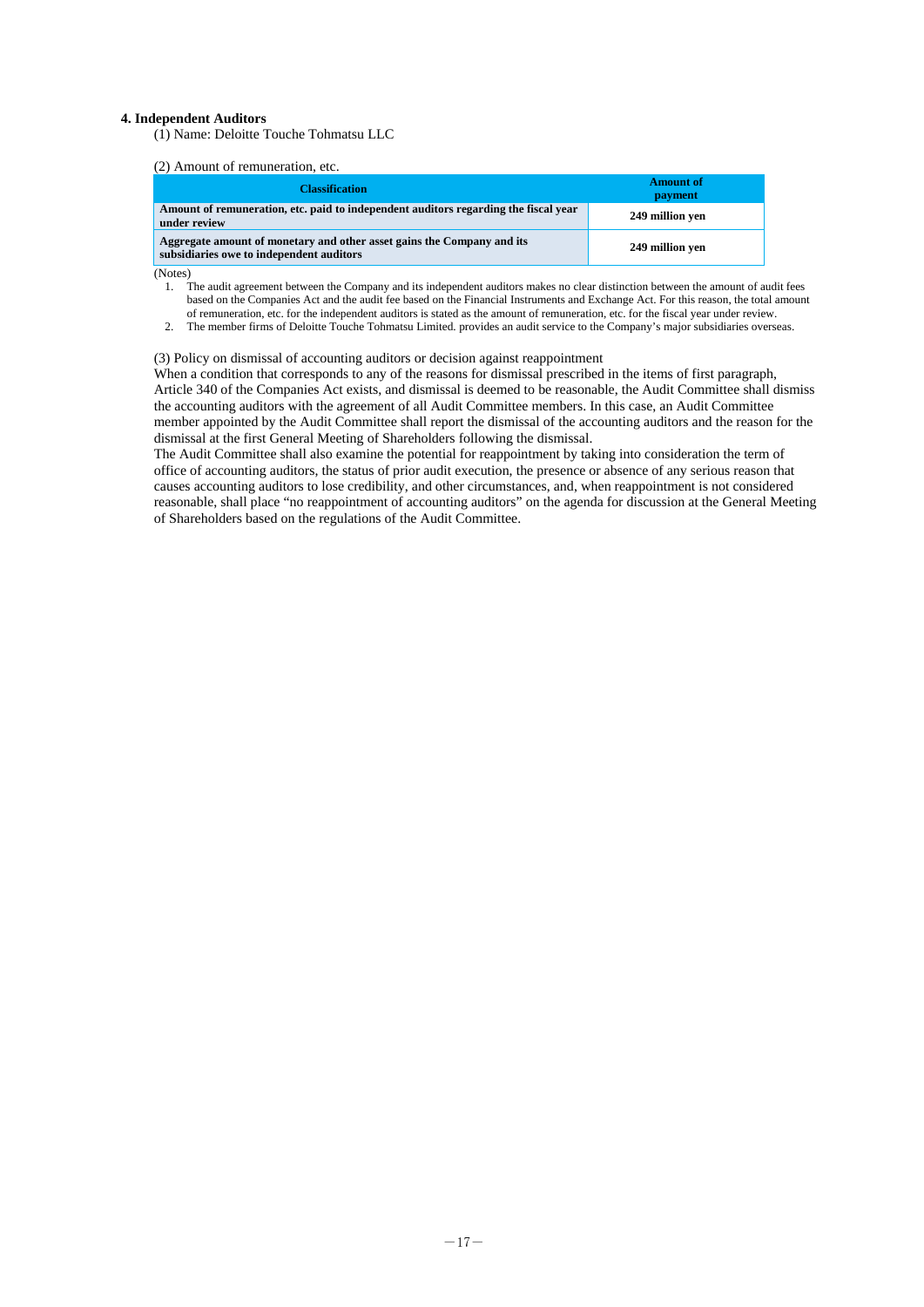## **III. Frameworks and Policies of the Company**

## **1. Frameworks and Policies Concerning Internal Control Systems**

**1) System for Ensuring Adequacy of Operations:** 

Contents of the resolutions the Board of Directors of the Company made with regard to internal control systems set out in (b) and (e) of first item, first paragraph, Article 416 of the Companies Act and Article 112 of the Ordinance for Enforcement of the Companies Act are as follows:

- (1) Important matters in the execution of duties by the Audit Committee
	- (i) Matters concerning Directors and employees assisting the Audit Committee in its duties

The Audit Committee Office shall be established to assist the Audit Committee in its duties.

(ii) Matters concerning independence from the Executive Officers of Directors and employees stated in the above item

The regulations of the Company shall prescribe that the Audit Committee has the power to appoint and dismiss staff members of the Audit Committee Office.

- (iii) Systems required for reports to the Audit Committee, including reports by Executive Officers and employees The Board of Directors Regulations were amended to require reporting of all important matters to the Board of Directors, where Outside Directors comprise the majority of Board members. As a result, reports to the Board of Directors began to cover all important matters. For this reason, no special stipulations are established regarding matters that need to be reported to the Audit Committee.
- (iv) Other systems to ensure the effectiveness of audits by the Audit Committee

The Company shall position the Internal Audit Division under the Audit Committee. The Internal Audit Division shall conduct audits focusing on onsite audits according to the audit policies and plans adopted or approved by the Audit Committee, and shall report to the Audit Committee as the occasion demands. Each internal organization shall promptly report information it retains or manages at the request of the Audit Committee or the Internal Audit Division.

- (2) Matters required for ensuring the adequacy of operations
	- (i) Systems concerning the storage and management of information about the execution of duties by Executive **Officers**

Efforts shall be made to adequately store and manage important matters, including documents, records and minutes relating to applications for internal approval, in accordance with laws, regulations and other standards. (ii) Regulations and other systems concerning the management of the risk of loss

- Each organ and division shall try to identify and manage risks, and shall aim for improvements as the occasion demands, taking into consideration the instructions of the Internal Audit Division, etc.
- (iii) Systems for ensuring the efficiency of duty performance by Executive Officers

Each division shall carry out its operations according to the annual plan and the quarterly budget adopted at meetings of the Board of Directors. The HOYA Group shall ensure the efficiency of Group management by evaluating the levels of target achievement every quarter and working to make improvements as the occasion demands.

Executive Officers shall be timely and precise in performing their duties based on the decision-making system for their execution of duties, which covers their standards for approving important matters.

(iv) Systems for ensuring compliance with laws, ordinances and the Articles of Incorporation of the way duties are performed by Executive Officers and employees The HOYA Group shall secure systems relating to the HOYA Business Conduct Guidelines that need to be

observed by Directors and employees of the HOYA Group.

(v) Systems for ensuring the adequacy of Group operations, including a given company, its parent and its subsidiaries

The HOYA Group shall observe across its organization the HOYA Business Conduct Guidelines established based on the Management Policy and Management Principles of the Group, and shall undertake educational activities as required. The HOYA Group will reinforce the effectiveness of such activities with the HOYA Help Line, an intra-Group system for reporting and counseling. The Group shall operate this system not only in Japan but also overseas to ensure the soundness of Group activities.

(3) System for ensuring reliability of financial reporting

The HOYA Group shall establish and manage a system of internal controls for financial reporting and build a system for evaluating its financial reporting to ensure the reliability of its financial reporting and valid, appropriate submission of internal control reports as prescribed in the Financial Instruments and Exchange Act.

#### **2) Basic Policy for Eliminating Antisocial Forces**

A meeting of the Board of Directors resolved to adopt the following basic policy for the elimination of antisocial forces.

We shall have no association whatsoever with antisocial forces, and deal with undue claims made by such forces resolutely as an organization in cooperation with specialized external agencies.

## **2. Basic Policy on Parties that Control Decisions Concerning Corporate Finance and Business Policies**

The Company does not have a specific basic policy in this regard. However, the Company's basic view is as follows: The Company takes the view that judgment should ultimately lie with shareholders when an acquisition proposal and the like is made with the transfer of management control as its objective. No concrete threat regarding acquisition has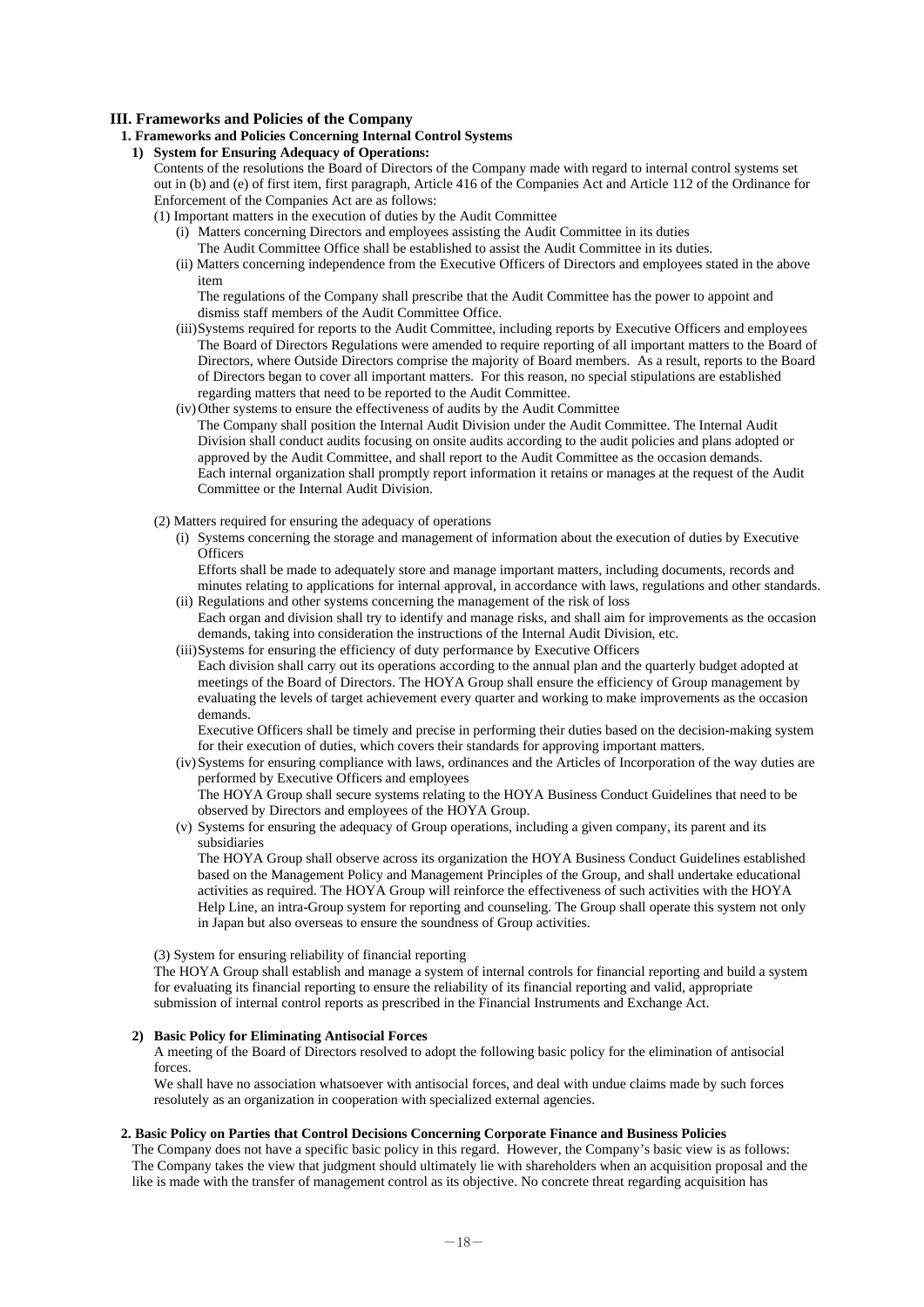emerged so far. The Company has no intention to fix concrete arrangements (so-called "countermeasures against takeovers) before the emergence of any such proposal. The responsibility of management is not to take unnecessary actions to defend companies from takeovers. As an entity that operates for the benefit of its shareholders, the Company considers it crucial to increase the return of profit to shareholders and increase its corporate value by constantly monitoring transactions of its shares and changes to its shareholders, to improve its business performance and increase its financial strength with the greater objective of achieving further growth.

If an acquisition or similar proposal is made, the Company considers it important to provide the information shareholders require to make a judgment based on an examination of the proposal made by the proposer. If the Company believes that the proposal will not increase the corporate value of the Company and benefit the common interest of its shareholders, it will clearly explain to the shareholders the reasons that form the background to its position, and try to obtain the understanding of shareholders.

## **3. Policy Concerning Decisions on Appropriation of Retained Earnings, etc.**

The Company endeavors to enhance its corporate value to meet shareholders' expectations through the promotion of Group management by focusing on business development from a global standpoint.

With respect to the distribution of retained earnings, the Company will examine both the results for the fiscal year under review and medium- to long-term fund requirements and make decisions, giving consideration to the balance among returns to the shareholders, the welfare of employees and the buildup of internal reserves for future growth of the Company.

With respect to internal reserves, resources will be appropriated preferentially in markets so as to establish brands, particularly for consumables in the Life Care business fields. Furthermore, the Company plans to aggressively pursue mergers and acquisitions (M&A) to ensure its future business growth, and make timely investment in M&A, as well as in R&D expenditures to strengthen its competitiveness. The Company will also continue to make capital investment so as to secure proper production capacity and develop next-generation technologies and new products so that it will generate stable earnings in the future.

As described above, the Company achieved a year-on-year increase in income for the fiscal year under review. However, the Company is still on a recovery course and the macroeconomic environment remains challenging. Taking these factors into consideration, the Company set the year-end dividend for the consolidated fiscal year under review at 35 yen per share so as to respond to the support of shareholders while retaining adequate internal reserves needed for future growth. Coupled with the interim dividend of 30 yen per share already paid, the annual dividend will be 65 yen per share.

[Notes]

-----------------------------------------------------------------------------------------------------------------------------------------------------

<sup>1.</sup> Yen amounts shown were obtained by rounding fractions to the closest stated units. Percentage figures shown were also obtained by rounding fractions to the lowest place shown. Numbers of shares shown were obtained by rounding down fractions less than the stated units.

<sup>2.</sup> Sales and other figures do not include consumption tax or local consumption tax.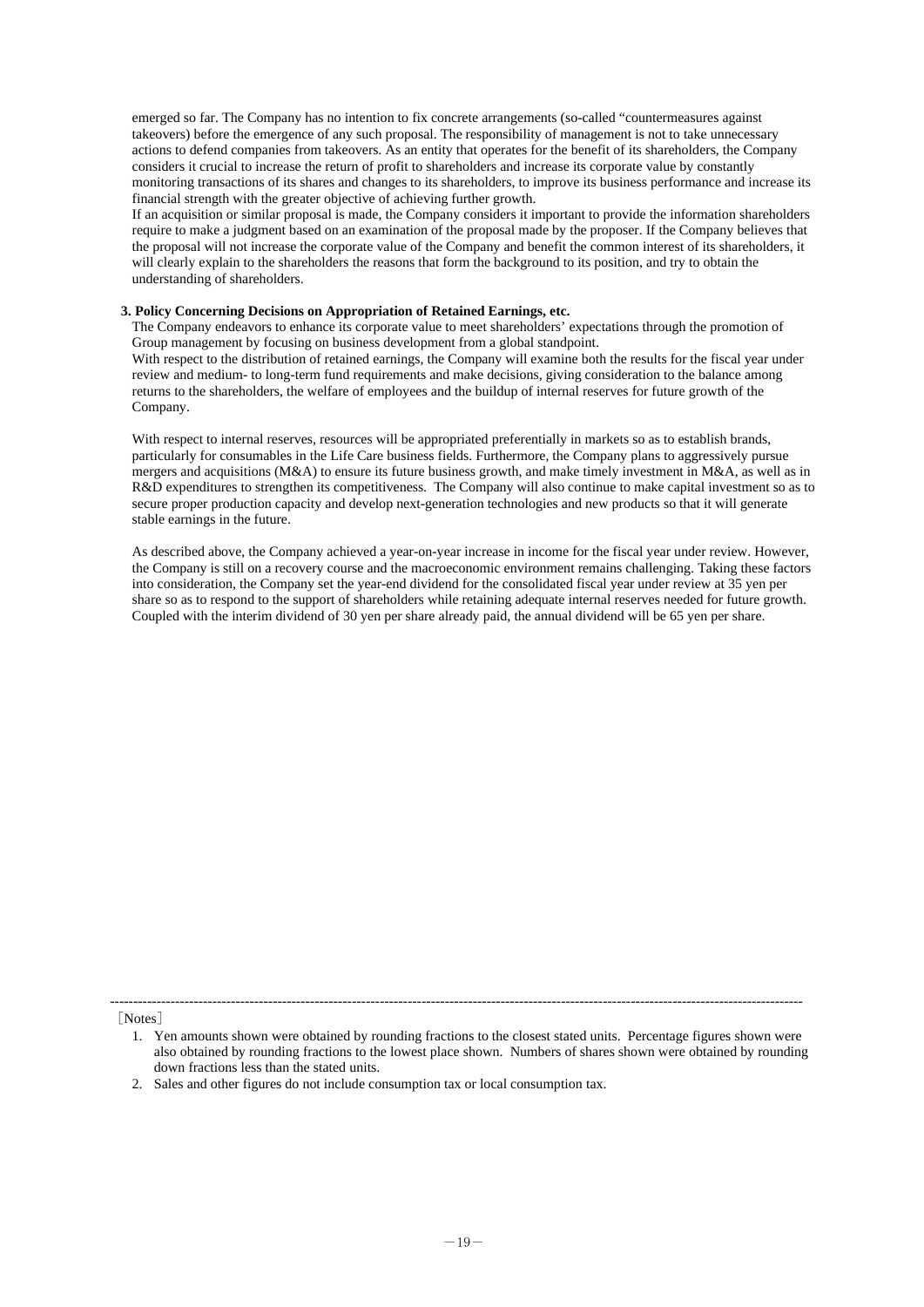l

## (Millions of yen)

| <b>Item</b>                                                      | <b>Amount</b> | <b>Item</b>                                     | <b>Amount</b> |
|------------------------------------------------------------------|---------------|-------------------------------------------------|---------------|
| <b>ASSETS</b>                                                    |               | <b>EQUITY AND LIABILITY</b>                     |               |
| <b>Non-current assets:</b>                                       | 204,185       | <b>EQUITY</b>                                   |               |
|                                                                  |               | Equity attributable to owners of the Company:   | 376,836       |
| Property, plant and equipment-net                                | 118,574       | Share capital                                   | 6.264         |
|                                                                  |               | Capital reserves                                | 15,899        |
| Goodwill                                                         | 2,629         | Treasury shares                                 | (10, 964)     |
| Other intangible assets                                          | 15,157        | Other capital reserves                          | (2, 496)      |
|                                                                  |               | Retained earnings                               | 427,722       |
| Investments in associates                                        | 11,247        | Accumulated other comprehensive loss            | (59, 590)     |
|                                                                  |               | <b>Non-controlling interests</b>                | 705           |
| Long-term financial assets accounted for<br>by the equity method | 19,043        | <b>Total equity</b>                             | 377,541       |
|                                                                  |               | <b>LIABILITIES</b>                              |               |
| Other non-current assets                                         | 1,634         | <b>Non-current liabilities:</b>                 | 111,961       |
| Deferred tax assets                                              | 35,901        | Interest-bearing long-term debt                 | 100,769       |
|                                                                  |               | Other long-term financial liabilities           | 197           |
| <b>Current assets:</b>                                           | 374,456       | Provision for retirement benefits<br>obligation | 8,121         |
|                                                                  |               | Other provisions                                | 1,461         |
| Inventories                                                      | 63,665        | Other non-current liabilities                   | 1,198         |
| Trade and other receivables                                      | 86,454        | Deferred tax liabilities                        | 214           |
|                                                                  |               | <b>Current liabilities:</b>                     | 89,140        |
| Other short-term financial assets                                | 26,964        | Interest-bearing short-term debt                | 2.415         |
|                                                                  |               | Trade and other payables                        | 51,433        |
| Income taxes receivable                                          | 2,273         | Other short-term financial liabilities          | 823           |
|                                                                  |               | Income taxes payable                            | 3,110         |
| Other current assets                                             | 9,848         | Other provisions                                | 803           |
| Cash and cash equivalents                                        | 185,252       | Other current liabilities                       | 30,556        |
|                                                                  |               | <b>Total liabilities</b>                        | 201,100       |
| <b>Total assets</b>                                              | 578,641       | <b>Total equity and liabilities</b>             | 578,641       |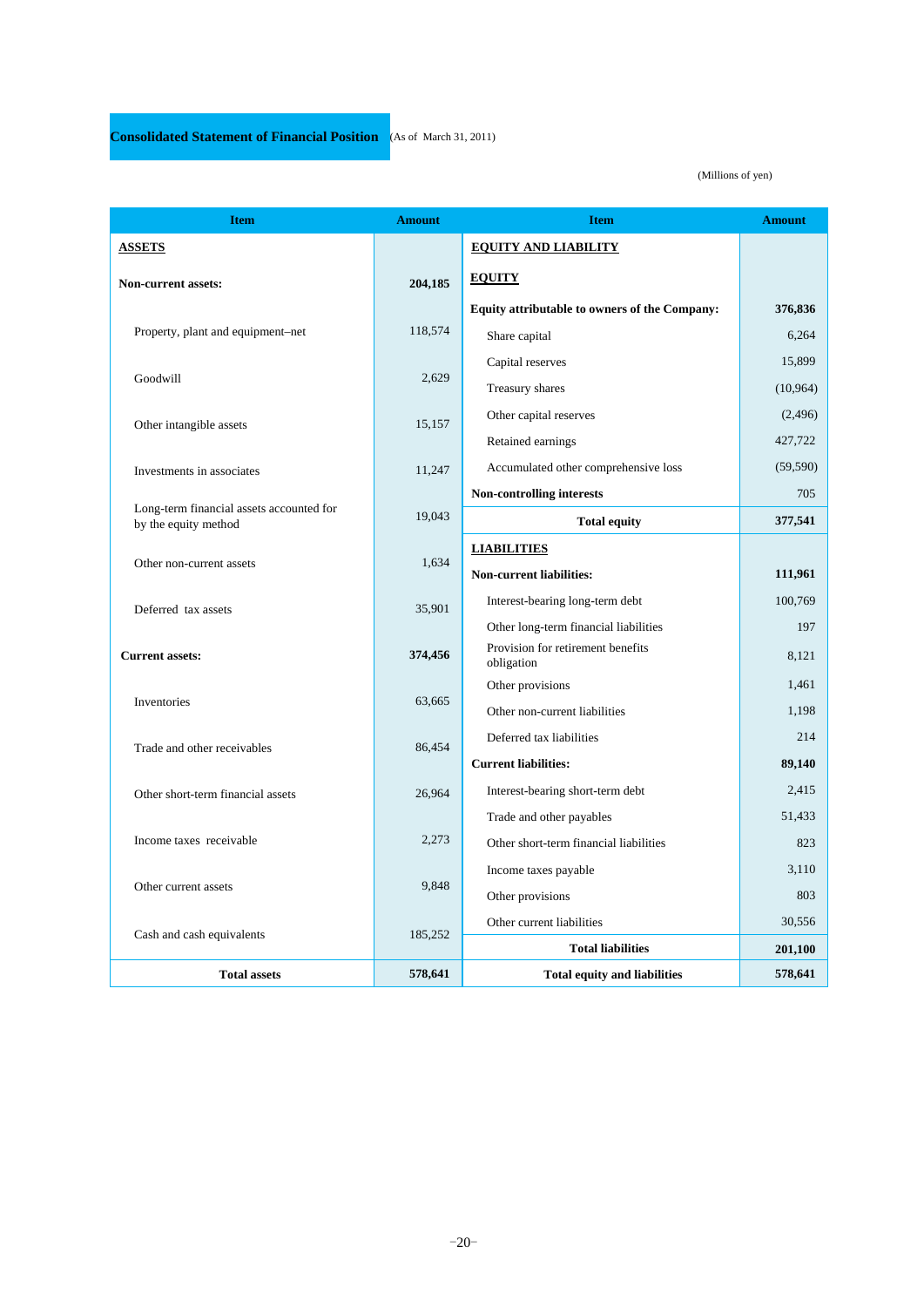# **Consolidated Statement of Comprehensive Income** (From April 1, 2010, to March 31, 2011)

l

L

|                                                                    |           | (Millions of yen |
|--------------------------------------------------------------------|-----------|------------------|
| <b>Item</b>                                                        |           | <b>Amount</b>    |
| <b>Continuing operations</b>                                       |           |                  |
| <b>Revenue:</b>                                                    |           |                  |
| <b>Sales</b>                                                       | 413,349   |                  |
| Finance income                                                     | 918       |                  |
| Share of profit in associates accounted for by the equity          | 1,605     |                  |
| method                                                             |           |                  |
| Other revenue                                                      | 3,741     | 419,613          |
| <b>Expenses:</b>                                                   |           |                  |
| Changes in inventories of goods, products and work in<br>progress  | (4,834)   |                  |
| Raw materials and consumables used                                 | 98,975    |                  |
| Employee benefits expense                                          | 93,997    |                  |
| Depreciation and amortization                                      | 30,369    |                  |
| Subcontracting cost                                                | 7,395     |                  |
| Advertising and promotion expense                                  | 12,088    |                  |
| Commission expense                                                 | 21,510    |                  |
| <b>Impairment</b> losses                                           | 1,944     |                  |
| Finance costs                                                      | 2,585     |                  |
| Other expenses                                                     | 91,827    | 355,855          |
| Income before tax                                                  |           | 63,758           |
| Income tax expenses                                                |           | 14,053           |
| Income for the year from continuing operations                     |           | 49,705           |
| <b>Discontinued Operations</b>                                     |           |                  |
| Income for the year from discontinued operations                   |           | 9,873            |
| Net income for the year                                            |           | 59,579           |
|                                                                    |           |                  |
| Other comprehensive income:                                        |           |                  |
| Net gain on revaluation of available-for-sale financial assets     | 406       |                  |
| Exchange differences on translating foreign operations             | (14, 188) |                  |
| Share of other comprehensive income in associates accounted        | 241       |                  |
| for by the equity method                                           |           |                  |
| Income tax relating to components of other comprehensive<br>income | 512       | (13,030)         |
| Total comprehensive income for the year                            |           | 46,549           |
| Net income attributable to:                                        |           |                  |
| Owners of the Company                                              | 59,744    |                  |
| Non-controlling interests                                          | (166)     | 59,579           |
| Total comprehensive income attributable to:                        |           |                  |
| Owners of the Company                                              | 46,757    |                  |
| Non-controlling interests                                          | (208)     | 46,549           |

(Millions of yen)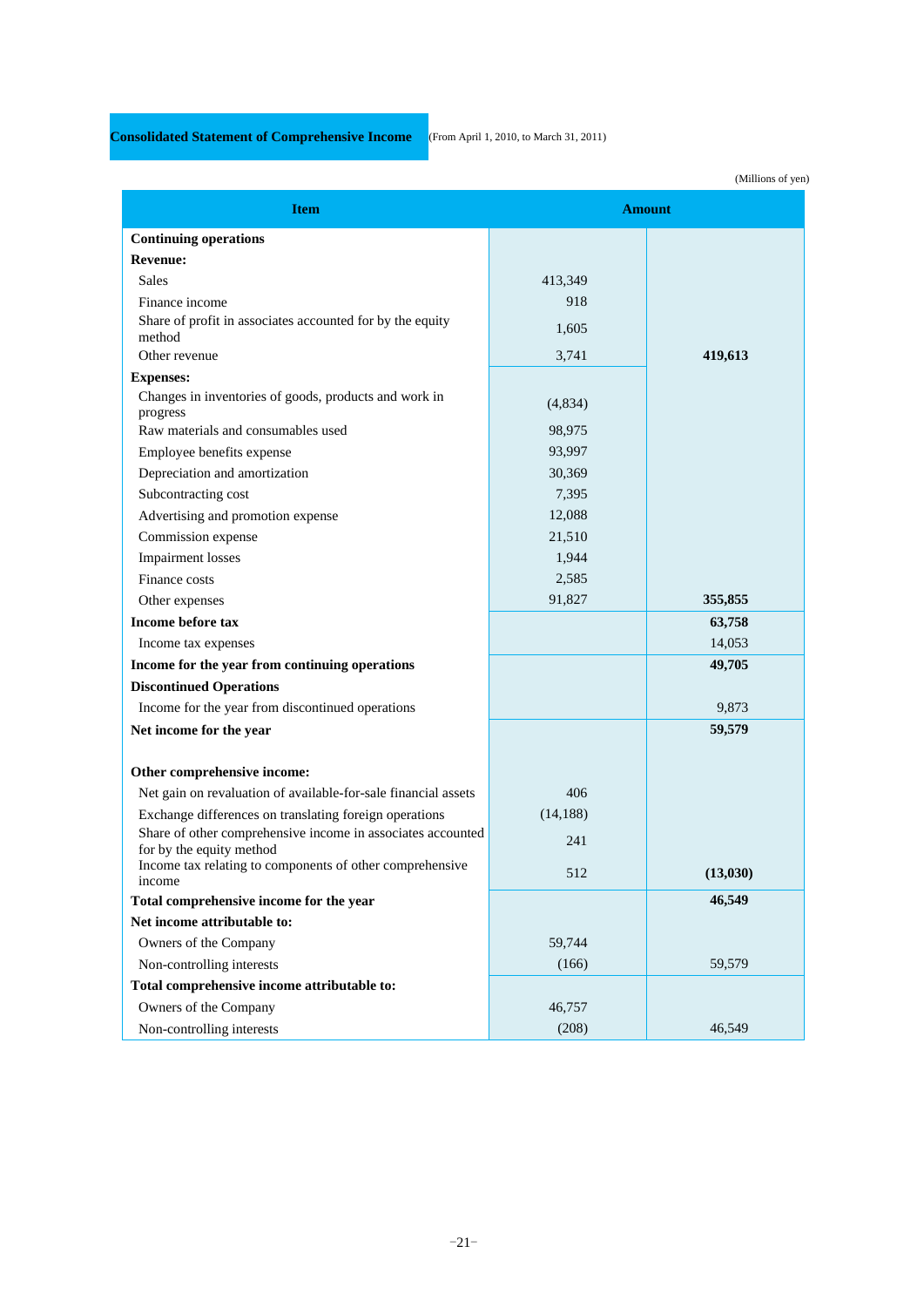## **Consolidated Statements of Changes in Equity** (From April 1, 2010, to March 31, 2011)

l

L

|                                                       |                      |        |                                         |                                  | (Millions of yen)           |
|-------------------------------------------------------|----------------------|--------|-----------------------------------------|----------------------------------|-----------------------------|
|                                                       | <b>Share capital</b> |        | <b>Capital reserves</b> Treasury shares | Other capital<br><b>reserves</b> | <b>Retained</b><br>earnings |
| Balance at April 1, 2010                              | 6,264                | 15,899 | (11,010)                                | (3,014)                          | 396,019                     |
| Comprehensive income for the year                     |                      |        |                                         |                                  |                             |
| Net income for the year                               |                      |        |                                         |                                  | 59,744                      |
| Other comprehensive income                            |                      |        |                                         |                                  |                             |
| Total comprehensive income for the<br>year            |                      |        |                                         |                                  | 59,744                      |
| Transactions with owners                              |                      |        |                                         |                                  |                             |
| Contributions by and distributions<br>to owners       |                      |        |                                         |                                  |                             |
| Acquisition of treasury shares                        |                      |        | (6)                                     |                                  |                             |
| Disposal of treasury shares                           |                      |        | 52                                      | (26)                             |                             |
| Dividends, Yen 65 per share                           |                      |        |                                         |                                  | (28,041)                    |
| Change in non-controlling<br>interests                |                      |        |                                         |                                  |                             |
| Share-based payments (Stock)<br>option)               |                      |        |                                         | 544                              |                             |
| Total contributions by and<br>distributions to owners |                      |        | 47                                      | 518                              | (28,041)                    |
| Total transactions with owners                        |                      | -      | 47                                      | 518                              | (28,041)                    |
| Balance at March 31, 2011                             | 6,264                | 15,899 | (10,964)                                | (2, 496)                         | 427,722                     |

|                                                       | Net gain on<br>revaluation<br>of available-<br>for sale<br>financial<br>assets | <b>Exchange</b><br>differences<br>on<br>translation of<br>foreign<br>operation | <b>Share of</b><br>other<br>comprehen-<br>sive income<br>in associates | <b>Accumulated</b><br>other | <b>Attributable</b><br>comprehen- to owners of controlling<br>sive income the Company | Non-<br><i>interests</i> | <b>Total equity</b> |
|-------------------------------------------------------|--------------------------------------------------------------------------------|--------------------------------------------------------------------------------|------------------------------------------------------------------------|-----------------------------|---------------------------------------------------------------------------------------|--------------------------|---------------------|
| Balance at April 1, 2010                              | 148                                                                            | (44, 480)                                                                      | (2,271)                                                                | (46,603)                    | 357,555                                                                               | 1,194                    | 358,749             |
| Comprehensive income for the year                     |                                                                                |                                                                                |                                                                        |                             |                                                                                       |                          |                     |
| Net income for the year                               |                                                                                |                                                                                |                                                                        |                             | 59,744                                                                                | (166)                    | 59,579              |
| Other comprehensive income                            | 213                                                                            | (13, 441)                                                                      | 241                                                                    | (12,987)                    | (12,987)                                                                              | (43)                     | (13,030)            |
| Total comprehensive income for the<br>year            | 213                                                                            | (13, 441)                                                                      | 241                                                                    | (12,987)                    | 46,757                                                                                | (208)                    | 46,549              |
| Transactions with owners                              |                                                                                |                                                                                |                                                                        |                             |                                                                                       |                          |                     |
| Contributions by and distributions<br>to owners       |                                                                                |                                                                                |                                                                        |                             |                                                                                       |                          |                     |
| Acquisition of treasury shares                        |                                                                                |                                                                                |                                                                        |                             | (6)                                                                                   |                          | (6)                 |
| Disposal of treasury shares                           |                                                                                |                                                                                |                                                                        |                             | 27                                                                                    |                          | 27                  |
| Dividends, Yen 65 per share                           |                                                                                |                                                                                |                                                                        |                             | (28,041)                                                                              | (69)                     | (28, 110)           |
| Change in non-controlling<br>interests                |                                                                                |                                                                                |                                                                        |                             |                                                                                       | (212)                    | (212)               |
| Share-based payments (Stock)<br>option)               |                                                                                |                                                                                |                                                                        |                             | 544                                                                                   |                          | 544                 |
| Total contributions by and<br>distributions to owners |                                                                                |                                                                                |                                                                        |                             | (27, 476)                                                                             | (281)                    | (27, 757)           |
| Total transactions with owners                        | $\overline{\phantom{0}}$                                                       |                                                                                |                                                                        |                             | (27, 476)                                                                             | (281)                    | (27, 757)           |
| Balance at March 31, 2011                             | 361                                                                            | (57, 921)                                                                      | (2,030)                                                                | (59, 590)                   | 376,836                                                                               | 705                      | 377,541             |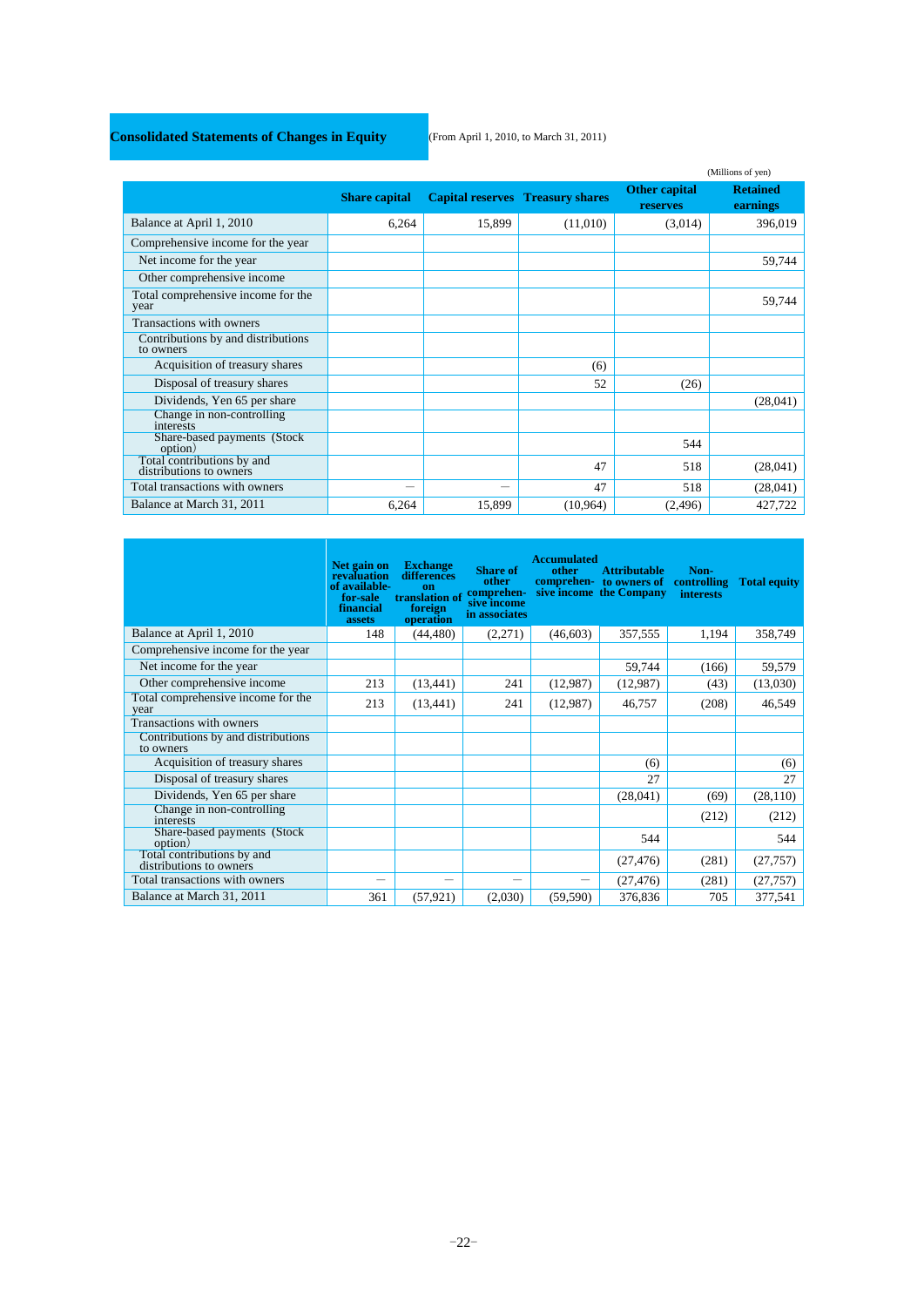**Independent Auditors' Audit Report Concerning Consolidated Financial Statements**  (TRANSLATION)

## **INDEPENDENT AUDITORS' REPORT**

May 16, 2011

## To the Board of Directors of HOYA CORPORATION:

Deloitte Touche Tohmatsu LLC

Designated Unlimited Liability Partner, Engagement Partner, Certified Public Accountant:

Hitoshi Matsumoto

Designated Unlimited Liability Partner, Engagement Partner, Certified Public Accountant:

Yoshiaki Hatori

Designated Unlimited Liability Partner, Engagement Partner, Certified Public Accountant:

Ichiro Sakamoto

Designated Unlimited Liability Partner, Engagement Partner, Certified Public Accountant:

Kazuhiro Sota

Pursuant to the fourth paragraph of Article 444 of the Companies Act, we have audited the consolidated financial statements prepared in accordance with designated International Financial Reporting Standards with some omissions of disclosure items pursuant to the latter part of the first paragraph of Article 120 of the Ordinance of Companies Accounting, namely, the consolidated statement of financial position as of March 31, 2011 of HOYA CORPORATION (the "Company") and consolidated subsidiaries, and the related statements of comprehensive income and changes in equity, and the related notes for the fiscal year from April 1, 2010 to March 31, 2011. These consolidated financial statements are the responsibility of the Company's management. Our responsibility is to express an opinion on these consolidated financial statements based on our audit.

We conducted our audit in accordance with auditing standards generally accepted in Japan. Those standards require that we plan and perform the audit to obtain reasonable assurance about whether the consolidated financial statements are free of material misstatement. An audit includes examining, on a test basis, evidence supporting the amounts and disclosures in the consolidated financial statements. An audit also includes assessing the accounting principles used and significant estimates made by management, as well as evaluating the overall consolidated financial statement presentation. We believe that our audit provides a reasonable basis for our opinion.

In our opinion, the consolidated financial statements referred to above, that are prepared in accordance with designated International Financial Reporting Standards with some omissions of disclosure items pursuant to the latter part of the first paragraph of Article 120 of the Ordinance of Companies Accounting, present fairly, in all material respects, the financial position of the Company and consolidated subsidiaries as of March 31, 2011, and the results of their operations for the year then ended.

Our firm and the engagement partners do not have any financial interest in the Company for which disclosure is required under the provisions of the Certified Public Accountants Act.

The above represents a translation, for convenience only, of the original report issued in the Japanese language.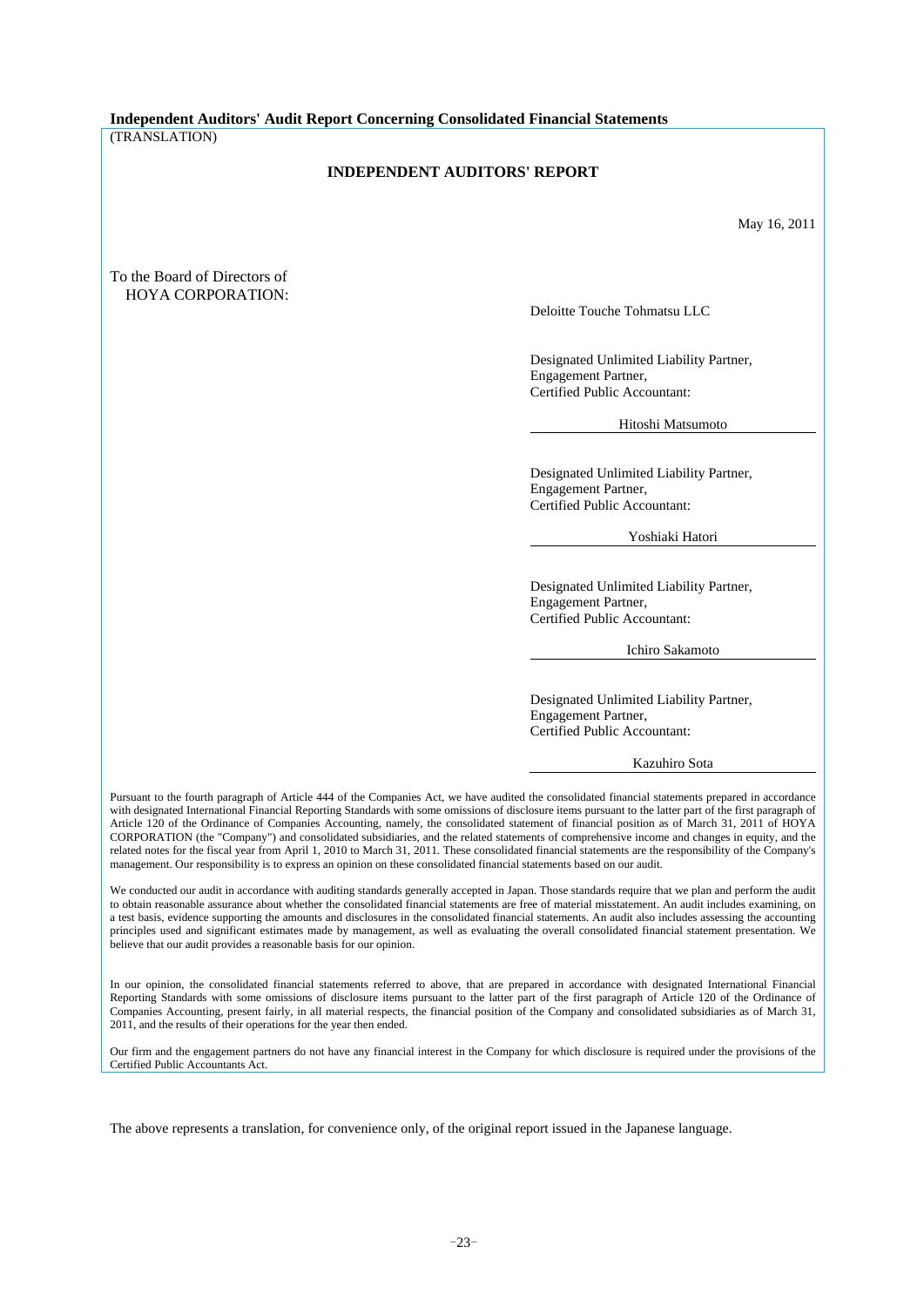## **Non-consolidated Balance Sheets** (As of March 31, 2011)

L

|                                                             |                |                                                    | (Millions of yen) |
|-------------------------------------------------------------|----------------|----------------------------------------------------|-------------------|
| Item                                                        | <b>Amount</b>  | <b>Item</b>                                        | <b>Amount</b>     |
| (Assets)                                                    |                | (Liabilities)                                      |                   |
| <b>Current assets</b>                                       | 197,448        | <b>Current liabilities</b>                         | 58,968            |
| Cash and deposits                                           | 78,773         | Notes payable - trade                              | 603               |
| Notes receivable - trade                                    | 4,573          | Accounts payable - trade                           | 28,979            |
| Accounts receivable - trade                                 | 54,112         | Current portion of long-term debt                  | 290               |
| Securities                                                  | 10,000         | Accounts payable - other                           | 8,550             |
| Merchandise and finished goods                              | 14,535         | Accrued expenses                                   | 6,530             |
| Work in process                                             | 3,928          | Accrued income taxes                               | 634               |
| Raw materials and supplies                                  | 7,393          | Advances received                                  | 2,359             |
| Short-term loans receivable to subsidiaries and affiliates  | 4,647          | Deposits received                                  | 2,291             |
| Deferred tax assets                                         | 7,564          | Accrued bonuses to employees                       | 4,468             |
| Accounts receivable - other                                 | 6,657          | Accrued warranty cost                              | 497               |
| Income taxes receivable                                     | 1,827          | Accounts payable-facilities                        | 3,226             |
| Other current assets                                        | 3,903          | Other current liabilities                          | 540               |
| Allowance for doubtful receivables                          | (463)          |                                                    |                   |
| <b>Fixed assets</b>                                         | 153,933        | <b>Long-term liabilities</b>                       | 110,421           |
| <b>Tangible fixed assets</b>                                | 45,511         | <b>Bonds</b>                                       | 99,985            |
| <b>Buildings</b>                                            | 10,218         | Long-term debt                                     | 428               |
| Structures                                                  | 772            | Employees' pension and retirement benefits         | 7,185             |
| Melting furnaces                                            | 263            | Reserve for periodic repairs                       | 962               |
| Machinery and equipment                                     | 8,733          | Asset retirement obligations                       | 1,117             |
| Vehicles                                                    | 13             | Other long-term liabilities                        | 744               |
| Tools, equipment and fixtures                               | 9,796          | <b>Total liabilities</b>                           | 169,389           |
| Land                                                        | 14,020         | (Net assets)                                       |                   |
| Construction in progress                                    | 1,697          | Shareholders' equity:                              | 179,901           |
| <b>Intangible fixed assets</b>                              | 10,476         | <b>Common stock</b>                                | 6,264             |
| Patents                                                     | 5,634          | <b>Capital surplus</b>                             | 15,899            |
| Technology                                                  | 3,180          | Additional paid-in capital                         | 15,899            |
| Leasehold rights                                            | 6              | <b>Retained earnings</b>                           | 168,702           |
| Software                                                    | 1,513          | Legal reserve                                      | 1,566             |
| Others                                                      | 143            | Other retained earnings                            | 167,136           |
| <b>Investments and other assets</b>                         | 97,946         | Reserve for special depreciation                   | 108               |
| Investment securities                                       | 13,320         | Reserve for advanced depreciation of fixed assets  | 207               |
| Stocks of subsidiaries and affiliates                       | 50,093         | Unappropriated Retained earnings                   | 166,821           |
| Investments in capital                                      | $\overline{2}$ | Treasury stock - at cost                           | (10,964)          |
| Investments in capital of subsidiaries and affiliates       | 9,009          | Valuation and translation adjustments              | 360               |
| Long-term loans receivable                                  | 166            | Net unrealized gain on other marketable securities | 360               |
| Long-term loans receivable from subsidiaries and affiliates | 998            | <b>Stock subscription rights</b>                   | 1,731             |
| Claims provable in Long-term receivable                     | 216            |                                                    |                   |
| Long-term prepaid expenses                                  | 281            |                                                    |                   |
| Deferred tax assets                                         | 20,630         |                                                    |                   |
| Lease deposits                                              | 3,708          |                                                    |                   |
| Other assets                                                | 1,111          |                                                    |                   |
| Allowance for doubtful accounts                             | (1,588)        | <b>Total net assets</b>                            | 181,992           |
| <b>Total assets</b>                                         | 351,381        | <b>Total liabilities and net assets</b>            | 351,381           |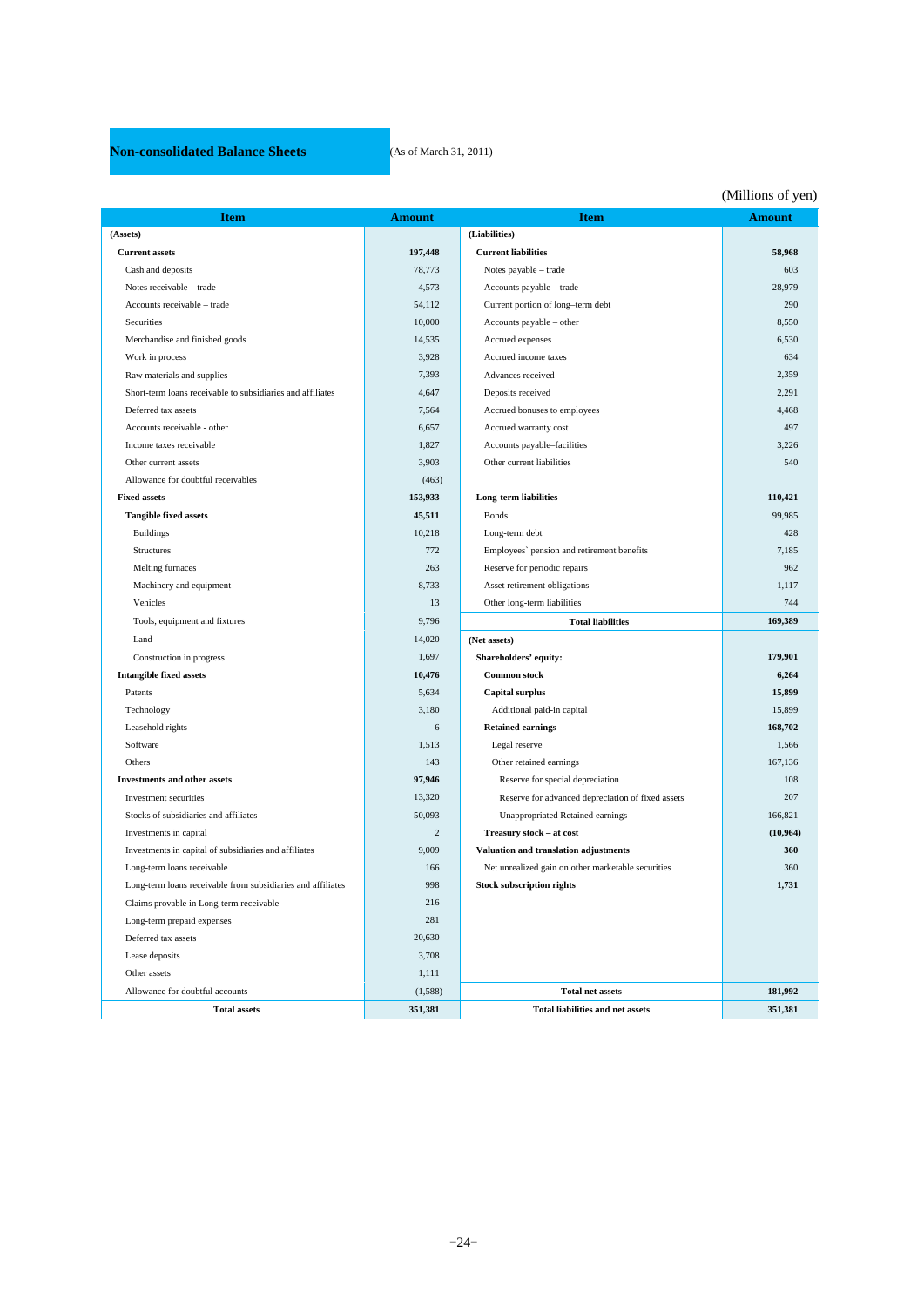# **Non-consolidated Statements of income** (From April 1, 2010, to March 31, 2011)

l

|                                                                                        |        | (Millions of yen) |  |
|----------------------------------------------------------------------------------------|--------|-------------------|--|
| <b>Amount</b><br><b>Item</b>                                                           |        |                   |  |
|                                                                                        |        |                   |  |
| <b>Net sales</b>                                                                       |        | 290,797           |  |
| Cost of sales                                                                          |        | 202,883           |  |
| <b>Gross profit</b>                                                                    |        | 87,913            |  |
| Selling, general and administrative expenses                                           |        | 71,036            |  |
| <b>Operating income</b>                                                                |        | 16,877            |  |
| Non-operating income                                                                   |        |                   |  |
| Interest income                                                                        | 253    |                   |  |
| Dividends income                                                                       | 34,724 |                   |  |
| Commission fee earned                                                                  | 10,459 |                   |  |
| Others                                                                                 | 1,127  | 46,564            |  |
| <b>Non-operating expenses</b>                                                          |        |                   |  |
| Interest expense                                                                       | 123    |                   |  |
| Interest on bonds                                                                      | 1,655  |                   |  |
| Provision for doubtful accounts                                                        | 858    |                   |  |
| Foreign exchange losses                                                                | 4,930  |                   |  |
| Others                                                                                 | 355    | 7,920             |  |
| <b>Ordinary income</b>                                                                 |        | 55,521            |  |
| <b>Special income</b>                                                                  |        |                   |  |
| Reversal of allowance for periodic repairs                                             | 61     |                   |  |
| Gain on sales of property, plant and equipment                                         | 108    |                   |  |
| Gain on reversal of stock subscription rights                                          | 40     | 210               |  |
| <b>Special losses</b>                                                                  |        |                   |  |
| Loss on sales of fixed assets                                                          | 36     |                   |  |
| Loss on disposal of fixed assets                                                       | 335    |                   |  |
| Loss on write-down of investment securities                                            | 613    |                   |  |
| <b>Impairment</b> losses                                                               | 58     |                   |  |
| Loss on disaster                                                                       | 769    |                   |  |
| Additional retirement benefits paid to employees                                       | 1,696  |                   |  |
| Loss on adjustment for changes of accounting standard for asset retirement obligations | 825    |                   |  |
| Expenses for improvements on environment                                               | 580    |                   |  |
| Others                                                                                 | 373    | 5,285             |  |
| Income before income taxes                                                             |        | 50,446            |  |
| Income taxes-current                                                                   | 716    |                   |  |
| Income taxes-deferred                                                                  | 6,490  | 7,206             |  |
| Net income                                                                             |        | 43,239            |  |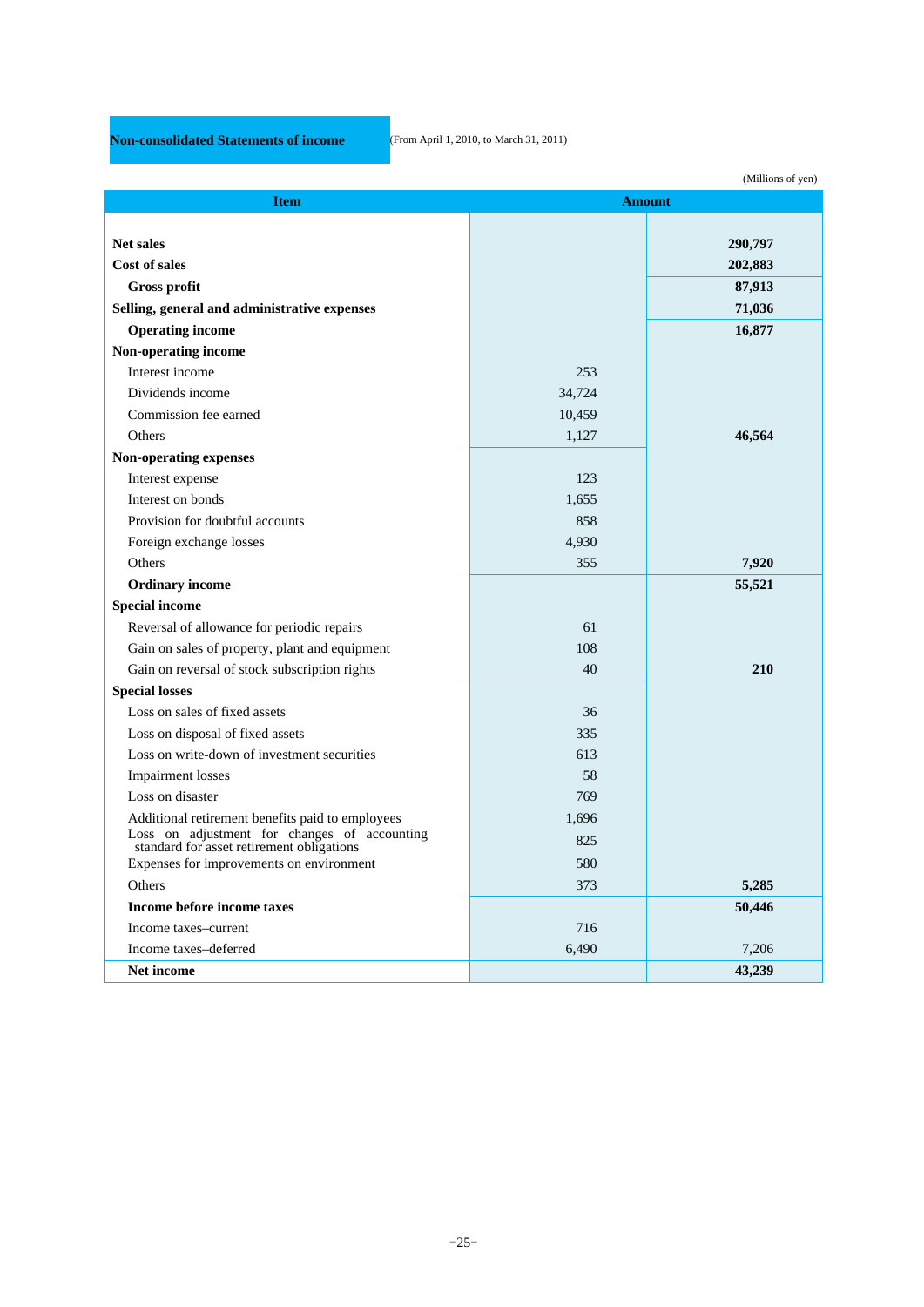# **Non-Consolidated Statements of Changes in Net Assets** (From April 1, 2010, to March 31, 2011)

|                                                                                                             |               |                                         |                        |                                                |                         |                                          |                                                                | (Millions of yen)                    |
|-------------------------------------------------------------------------------------------------------------|---------------|-----------------------------------------|------------------------|------------------------------------------------|-------------------------|------------------------------------------|----------------------------------------------------------------|--------------------------------------|
|                                                                                                             |               |                                         |                        | <b>Shareholders' equity</b>                    |                         |                                          |                                                                |                                      |
|                                                                                                             |               |                                         | <b>Capital surplus</b> |                                                |                         | <b>Retained earnings</b>                 |                                                                |                                      |
|                                                                                                             | <b>Common</b> |                                         |                        |                                                |                         | <b>Other retained earnings</b>           |                                                                |                                      |
|                                                                                                             | stock         | <b>Additional</b><br>paid-in<br>capital | surplus                | <b>Total capital Legal reserve Reserve for</b> | special<br>depreciation | <b>Reserve for</b><br>of fixed<br>assets | advanced Unappropri-<br>depreciation ated retained<br>earnings | <b>Total</b><br>retained<br>earnings |
| Balance as of March 31, 2010                                                                                | 6,264         | 15,899                                  | 15,899                 | 1.566                                          | 186                     | 229                                      | 151,677                                                        | 153,657                              |
| Changes during the current<br>fiscal year under review                                                      |               |                                         |                        |                                                |                         |                                          |                                                                |                                      |
| Reversal of reserve for<br>special depreciation                                                             |               |                                         |                        |                                                | (78)                    |                                          | 78                                                             |                                      |
| Reversal of reserve for<br>advanced depreciation of<br>fixed assets                                         |               |                                         |                        |                                                |                         | (22)                                     | 22                                                             |                                      |
| Dividends from retained<br>earnings                                                                         |               |                                         |                        |                                                |                         |                                          | (28,041)                                                       | (28,041)                             |
| Net income                                                                                                  |               |                                         |                        |                                                |                         |                                          | 43,239                                                         | 43,239                               |
| Acquisition of treasury<br>stock                                                                            |               |                                         |                        |                                                |                         |                                          |                                                                |                                      |
| Disposition of treasury<br>stock                                                                            |               |                                         |                        |                                                |                         |                                          | (22)                                                           | (22)                                 |
| Decrease by split-off type<br>corporate division                                                            |               |                                         |                        |                                                |                         |                                          | (132)                                                          | (132)                                |
| Changes in items other than<br>shareholders' equity during<br>the current fiscal year under<br>review - net |               |                                         |                        |                                                |                         |                                          |                                                                |                                      |
| Total changes during the<br>current fiscal year under<br>review                                             |               |                                         |                        |                                                | (78)                    | (22)                                     | 15,144                                                         | 15,044                               |
| Balance as of March 31, 2011                                                                                | 6,264         | 15,899                                  | 15,899                 | 1,566                                          | 108                     | 207                                      | 166,821                                                        | 168,702                              |

|                                                                                                           | <b>Shareholders' equity</b>    |                                         |                                                                      | <b>Valuation and translation</b><br>adjustments         | <b>Stock</b>           |                            |
|-----------------------------------------------------------------------------------------------------------|--------------------------------|-----------------------------------------|----------------------------------------------------------------------|---------------------------------------------------------|------------------------|----------------------------|
|                                                                                                           | Treasury<br>stock – at<br>cost | <b>Total</b><br>shareholders'<br>equity | <b>Unrealized</b><br>gain on<br>available-<br>for-sale<br>securities | Total<br>valuation<br>and<br>translation<br>adjustments | subscription<br>rights | <b>Total net</b><br>assets |
| Balance as of March 31, 2010                                                                              | (11,010)                       | 164,810                                 | 147                                                                  | 147                                                     | 1,231                  | 166,188                    |
| Changes during the current<br>fiscal year under review                                                    |                                |                                         |                                                                      |                                                         |                        |                            |
| Reversal of reserve for<br>special depreciation                                                           |                                |                                         |                                                                      |                                                         |                        |                            |
| Reversal of reserve for<br>advanced depreciation of<br>fixed assets                                       |                                |                                         |                                                                      |                                                         |                        |                            |
| Dividends from retained<br>earnings                                                                       |                                | (28,041)                                |                                                                      |                                                         |                        | (28,041)                   |
| Net income                                                                                                |                                | 43,239                                  |                                                                      |                                                         |                        | 43,239                     |
| Acquisition of treasury stock                                                                             | (6)                            | (6)                                     |                                                                      |                                                         |                        | (6)                        |
| Disposition of treasury stock                                                                             | 52                             | 31                                      |                                                                      |                                                         |                        | 31                         |
| Decrease split-off type by<br>corporate division                                                          |                                | (132)                                   |                                                                      |                                                         |                        | (132)                      |
| Changes in items other than<br>shareholders' equity during<br>the current fiscal year under<br>review-net |                                |                                         | 213                                                                  | 213                                                     | 500                    | 713                        |
| Total changes during the<br>current fiscal year under<br>review                                           | 47                             | 15,091                                  | 213                                                                  | 213                                                     | 500                    | 15,804                     |
| Balance as of March 31, 2011                                                                              | (10, 964)                      | 179,901                                 | 360                                                                  | 360                                                     | 1,731                  | 181,992                    |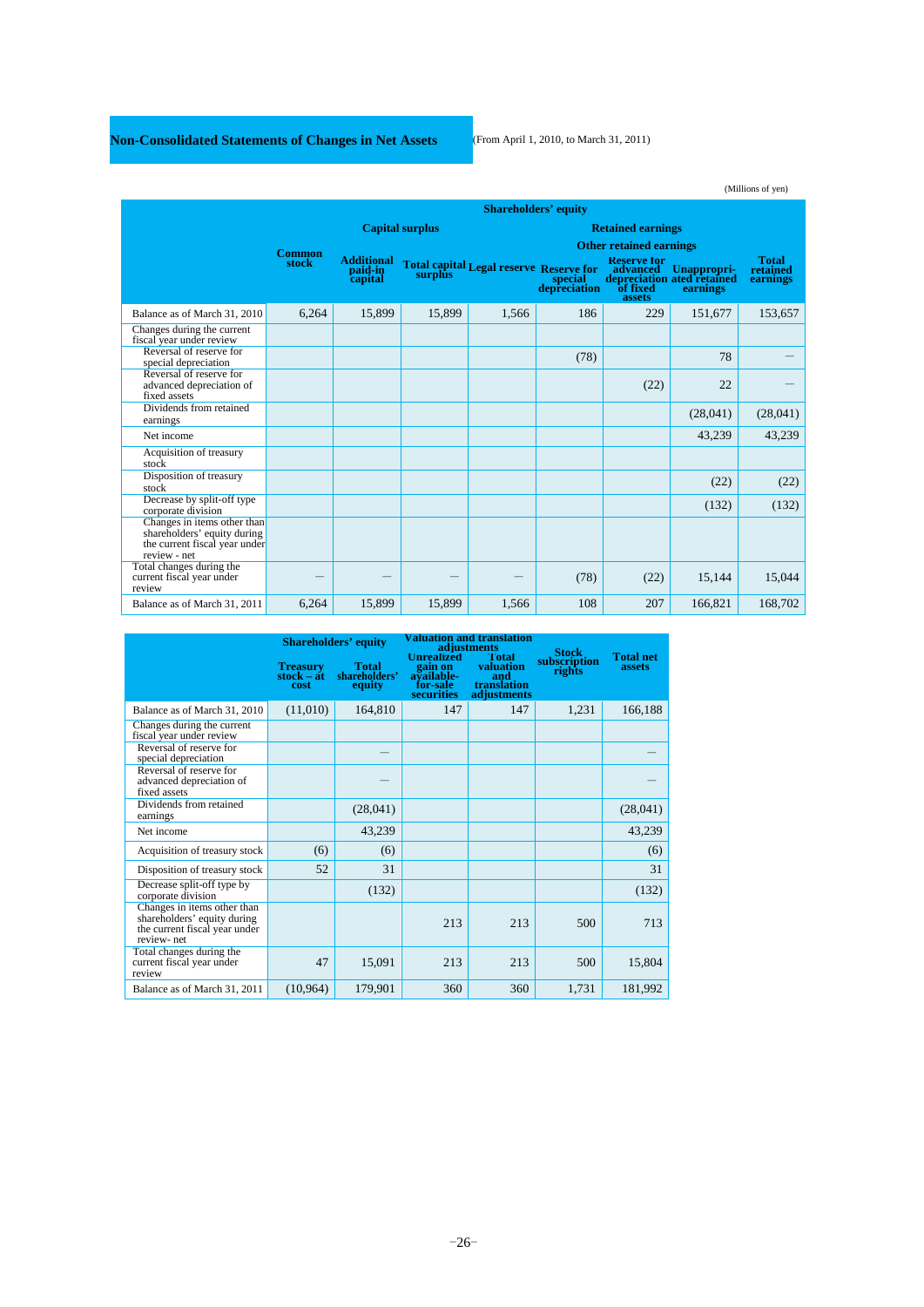**Independent Auditors' Audit Report Concerning Financial Statements** 

(TRANSLATION)

## **INDEPENDENT AUDITORS' REPORT**

May 16, 2011

## To the Board of Directors of HOYA CORPORATION:

Deloitte Touche Tohmatsu LLC

Designated Unlimited Liability Partner, Engagement Partner, Certified Public Accountant:

Hitoshi Matsumoto

Designated Unlimited Liability Partner, Engagement Partner, Certified Public Accountant:

Yoshiaki Hatori

Designated Unlimited Liability Partner, Engagement Partner, Certified Public Accountant:

Ichiro Sakamoto

Designated Unlimited Liability Partner, Engagement Partner, Certified Public Accountant:

Kazuhiro Sota

Pursuant to the first item, second paragraph of Article 436 of the Companies Act, we have audited the financial statements, namely, the balance sheet as of March 31, 2011 of HOYA CORPORATION (the "Company"), and the related statements of income and changes in net assets, and the related notes for the 73rd fiscal year from April 1, 2010 to March 31, 2011, and the accompanying supplemental schedules. These financial statements and the accompanying supplemental schedules are the responsibility of the Company's management. Our responsibility is to express an opinion on these financial statements and the accompanying supplemental schedules based on our audit.

We conducted our audit in accordance with auditing standards generally accepted in Japan. Those standards require that we plan and perform the audit to obtain reasonable assurance about whether the financial statements and the accompanying supplemental schedules are free of material misstatement. An audit includes examining, on a test basis, evidence supporting the amounts and disclosures in the financial statements and the accompanying supplemental schedules. An audit also includes assessing the accounting principles used and significant estimates made by management, as well as evaluating the overall financial statement and the accompanying supplemental schedules presentation. We believe that our audit provides a reasonable basis for our opinion.

In our opinion, the financial statements and the accompanying supplemental schedules referred to above present fairly, in all material respects, the financial position of the Company as of March 31, 2011, and the results of its operations for the year then ended in conformity with accounting principles generally accepted in Japan.

Our firm and the engagement partners do not have any financial interest in the Company for which disclosure is required under the provisions of the Certified Public Accountants Act.

The above represents a translation, for convenience only, of the original report issued in the Japanese language and "the accompanying supplemental schedules" referred to in this report are not included in the attached financial documents.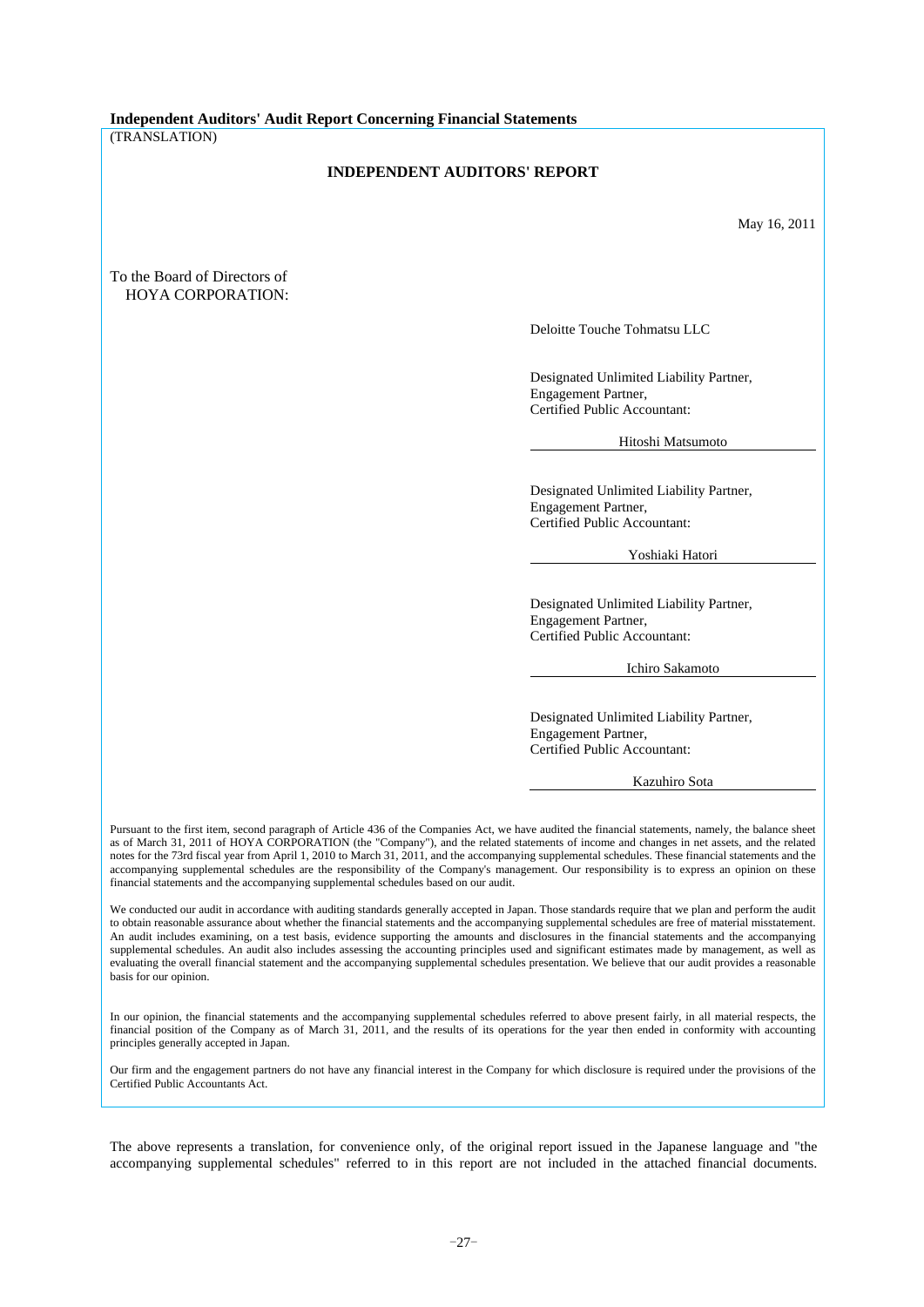## **Audit Committee's Audit Report**

# AUDIT REPORT

 The members of the Audit Committee of the Company audited the performance of the Directors and Executive Officers of their duties during the 73nd fiscal year from April 1, 2010 to March 31, 2011. We hereby report the method and results thereof:

## 1. AUDIT METHOD AND ITS CONTENTS

We received periodic reports from the Directors, Executive Officers and others concerning the state of construction and management of the system (internal control system) established in accordance with the resolutions of the Board of Directors concerning matters provided for in (b) and (e) of first item, first paragraph, Article 416 of the Companies Act, requested explanations and expressed its opinions as necessary. In addition, we attended important meetings, received reports from Directors, Executive Officers and others on matters concerning the performance of their duties, requested explanations whenever necessary, inspected documentation of important decisions, etc. and investigated the state of activities and assets at the head office and major business offices of the Company in accordance with the audit policy and the assignment of duties, etc. established by the Audit Committee and in collaboration with the audit department of the Company.

Regarding internal controls over financial reports, we received reports on the evaluation of the internal controls and the state of audits from Executive Officers and others, as well as Deloitte Touche Tohmatsu LLC, and requested explanations as necessary.

With respect to subsidiaries, we communicated and exchanged information with directors and auditors thereof, and received business reports from the subsidiaries whenever necessary.

We also monitored the Company's Independent Auditors to verify that they maintained a position of independence and conducted proper audits. We received reports from the Independent Auditors on the state of execution of their duties, and asked them for explanations whenever necessary. Additionally, we received from the Independent Auditors a letter that they were taking steps to build the System for Ensuring Adequate Execution of Duties (pursuant to the items of Article 131 of the Ordinance for Companies Accounting) in accordance with the Standards for Quality Control of Audit (Business Accounting Council, October 28, 2005), and asked the Independent Auditors for explanations whenever necessary.

Based on the method described above, we examined the business report, financial statements (consisting of the balance sheet, statement of income, statement of changes in total equity, and notes to financial statements), their supplementary schedules, and consolidated financial statements (consisting of the consolidated statement of financial position, consolidated statement of comprehensive income, consolidated statement of changes in equity, and notes to consolidated financial statements, prepared by omitting certain items required to be disclosed by the designated International Financial Reporting Standards and pursuant to the provisions of the latter part of first paragraph, Article 120 of the Ordinance for Companies Accounting) for the current fiscal year.

## 2. AUDIT RESULTS

(1) Results of the audit of the business report, etc.

A. We are of the opinion that the business report and its supplementary schedules fairly present the state of the Company in accordance with laws, ordinances and the Articles of Incorporation

B. We are of the opinion that, in connection with the performance by the Directors or Executive Officers of their duties, no dishonest act or material fact of violation of laws, ordinances or the Articles of Incorporation exists. C. We are of the opinion that the resolution of the Board of Directors concerning the internal control system was reasonable. We are also of the opinion that, in connection with the descriptions in the Business Report or the performance by the Directors or Executive Officers of their duties concerning said internal control system, no matter that needs to be pointed out exists.

(2) Results of the audit of the financial statements and their supplementary schedules

We are of the opinion that the method and results of the audit made by Deloitte Touche Tohmatsu LLC, the Company's Independent Auditors, are in order.

(3) Results of the audit of the consolidated financial statements

We are of the opinion that the method and results of the audit made by Deloitte Touche Tohmatsu LLC, the Company's Independent Auditors, are in order.

May 27, 2011

# Audit Committee HOYA CORPORATION

|               | Yukiharu Kodama Member of the Audit Committee |
|---------------|-----------------------------------------------|
| Takeo Shiina  | Member of the Audit Committee                 |
| Yuzaburo Mogi | Member of the Audit Committee                 |
| Eiko Kono     | Member of the Audit Committee                 |
| Itaru Koeda   | Member of the Audit Committee                 |

Notes: The Members of the Audit Committee, Yukiharu Kodama, Takeo Shiina, Yuzaburo Mogi, Eiko Kono, and Itaru Koeda, are outside directors as provided in the 15th item, Article 2 and third paragraph, Article 400 of the Companies Act.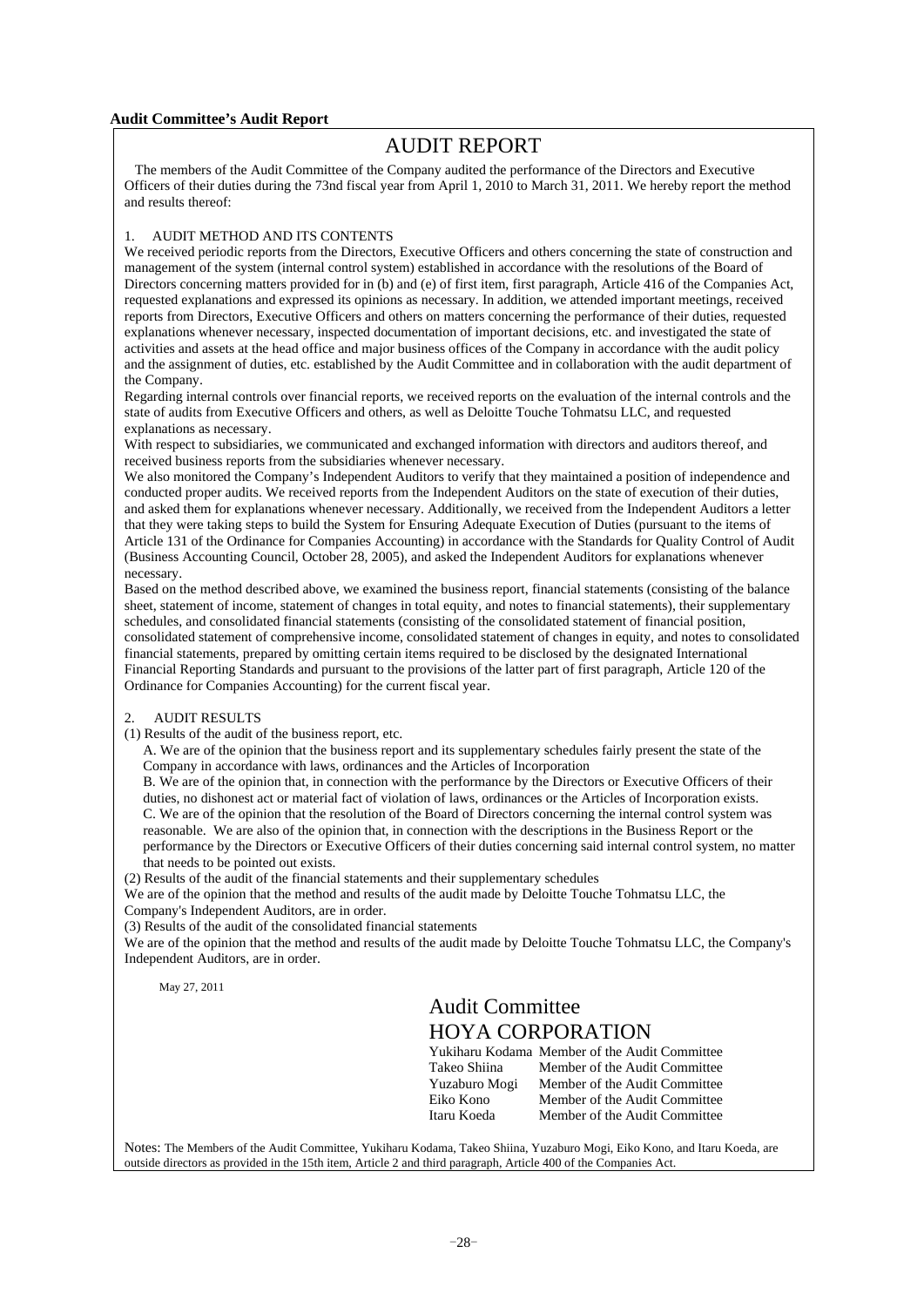# **Notice**

## **Notice concerning online disclosure of HOYA Report 2011**

To enable better understanding of our business activities, HOYA CORPORATION formerly distributed printed copies of the HOYA Report each year. From last year, however, we have decided to disclose the Report online only, without printing it. We plan to enhance the contents of the Report, for instance by using video, audio, and computer graphics, to provide easy-tounderstand information about the HOYA Group.

The online HOYA Report 2011 will be available at our website (http://www.hoya.co.jp/english/) around late July. We hope you will find the Report useful.

## **Notice concerning report of resolutions and results of exercise of voting rights at the Ordinary General Meeting of Shareholders**

HOYA CORPORATION discloses the resolutions along with the results of exercise of voting rights on our website (http://www.hoya.co.jp/english/).